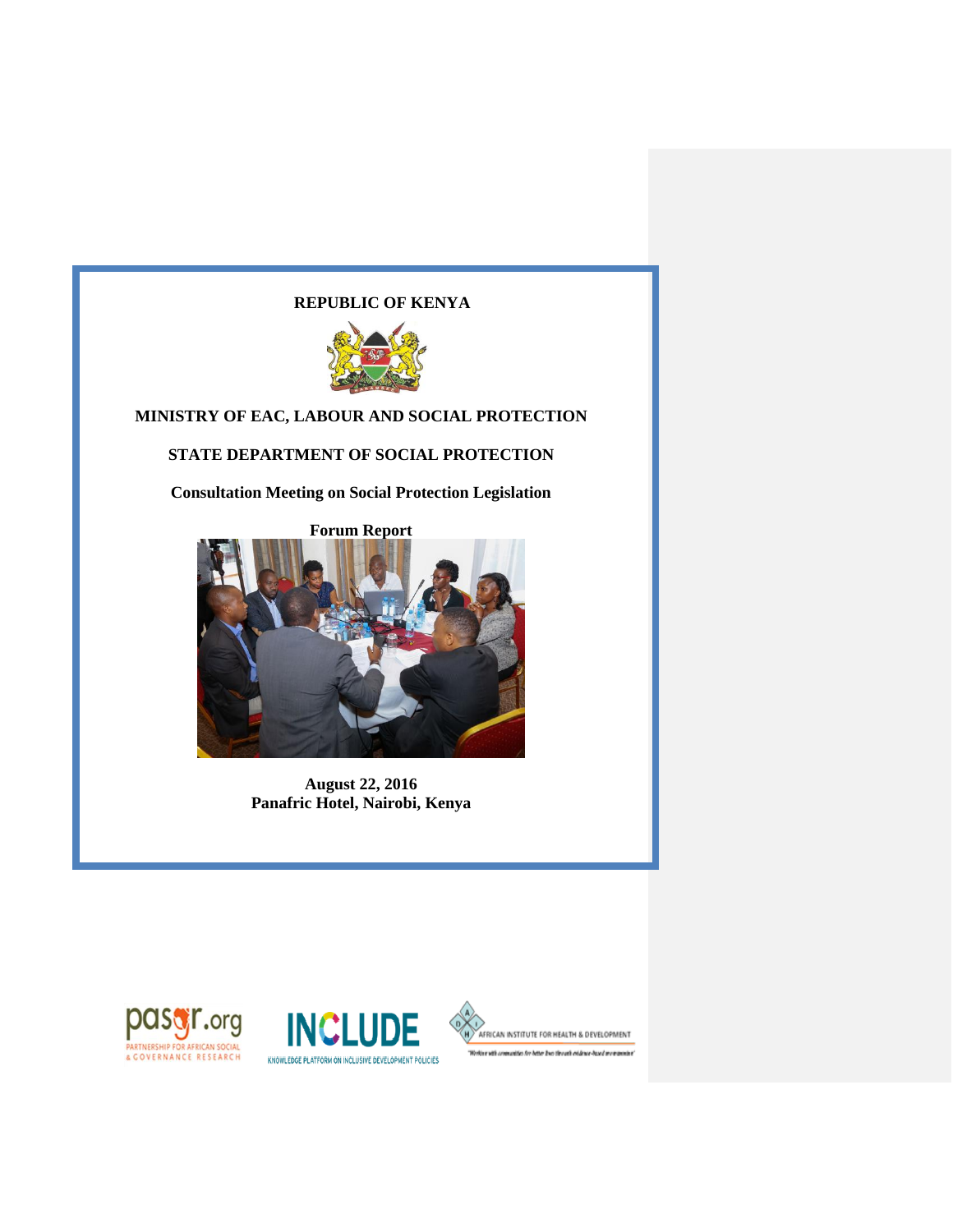#### <span id="page-1-0"></span>**ACKNOWLEDGEMENTS**

 $\overline{a}$ 

The Ministry of East African Community, Labour and Social Protection (MEACL&SP), Knowledge Platform on Inclusive Development (INCLUDE), Partnership for African Social and Governance Research (PASGR) and African Institute for Health and Development (AIHD) express their sincere gratitude to all the participants who contributed to the forum agenda.

We are indebted to the Technical Committee of ten under the leadership of Mrs. Cecilia Mbaka, Social Protection Secretariat (SPS), for embracing a stakeholders' consultative process on the development of the National Social Protection Bill.

We acknowledge support from the development partners and Government ministries, civil society organizations (CSOs), County Governments, researchers and media. Moreover, we are grateful to all speakers who took their time to share knowledge, experiences and lessons on social protection legislation.

We appreciate INCLUDE for technical and financial support in the Utafiti Sera initiative and PASGR staff for their tireless efforts and hard work to make this forum a success. Finally, we acknowledge the AIHD for facilitating the forum and production of the report. **1**

<sup>&</sup>lt;sup>1</sup> Report prepared by the African Institute for Health and Development (AIHD), Commodore Office Suites, 7th Floor, Suite7B, Kindaruma Road, P.O. Box 45259-00100, Nairobi, Kenya. Email: info@aihdint.org/ www.aihdint.org.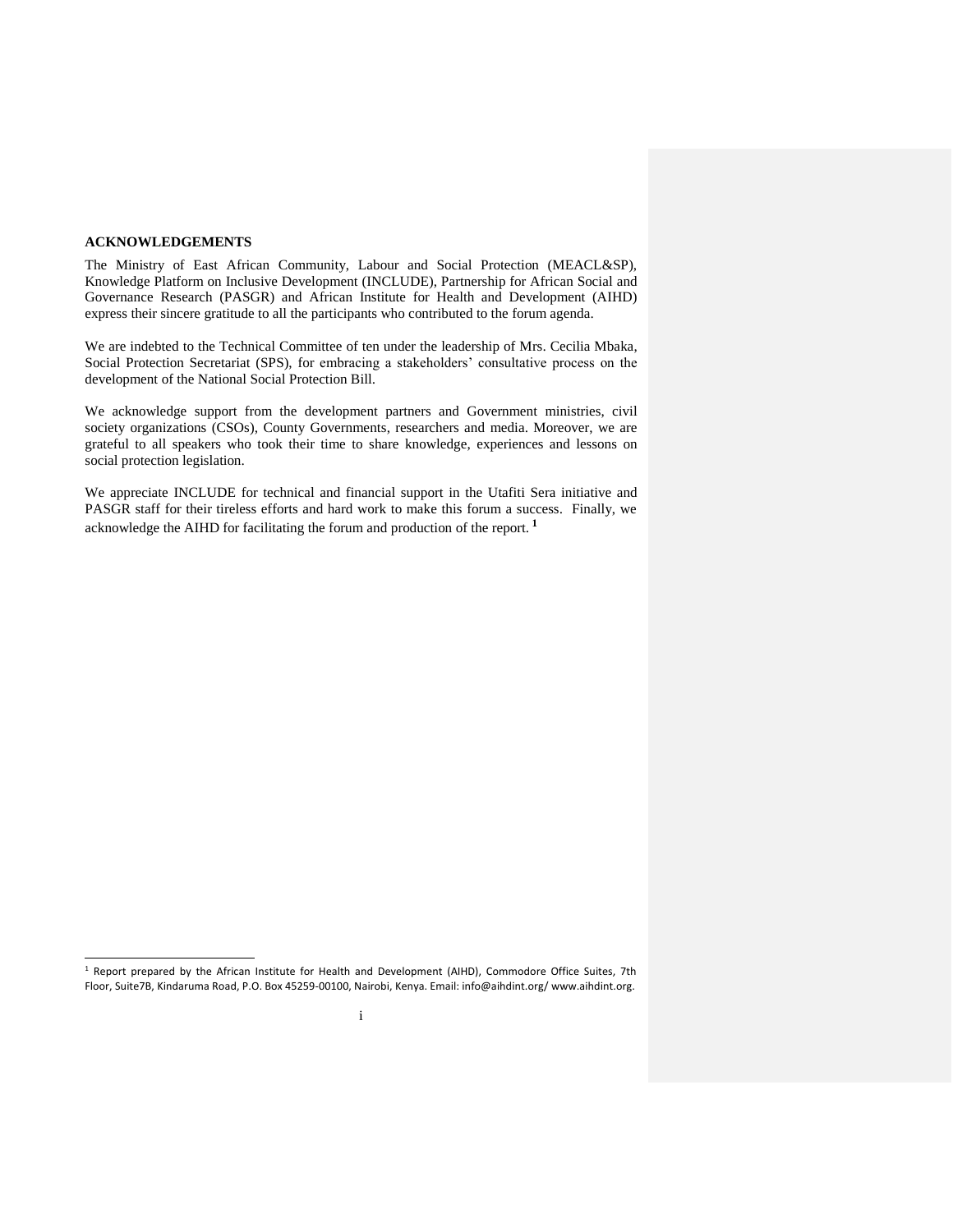## <span id="page-2-0"></span>**TABLE OF CONTENTS**

<span id="page-2-1"></span>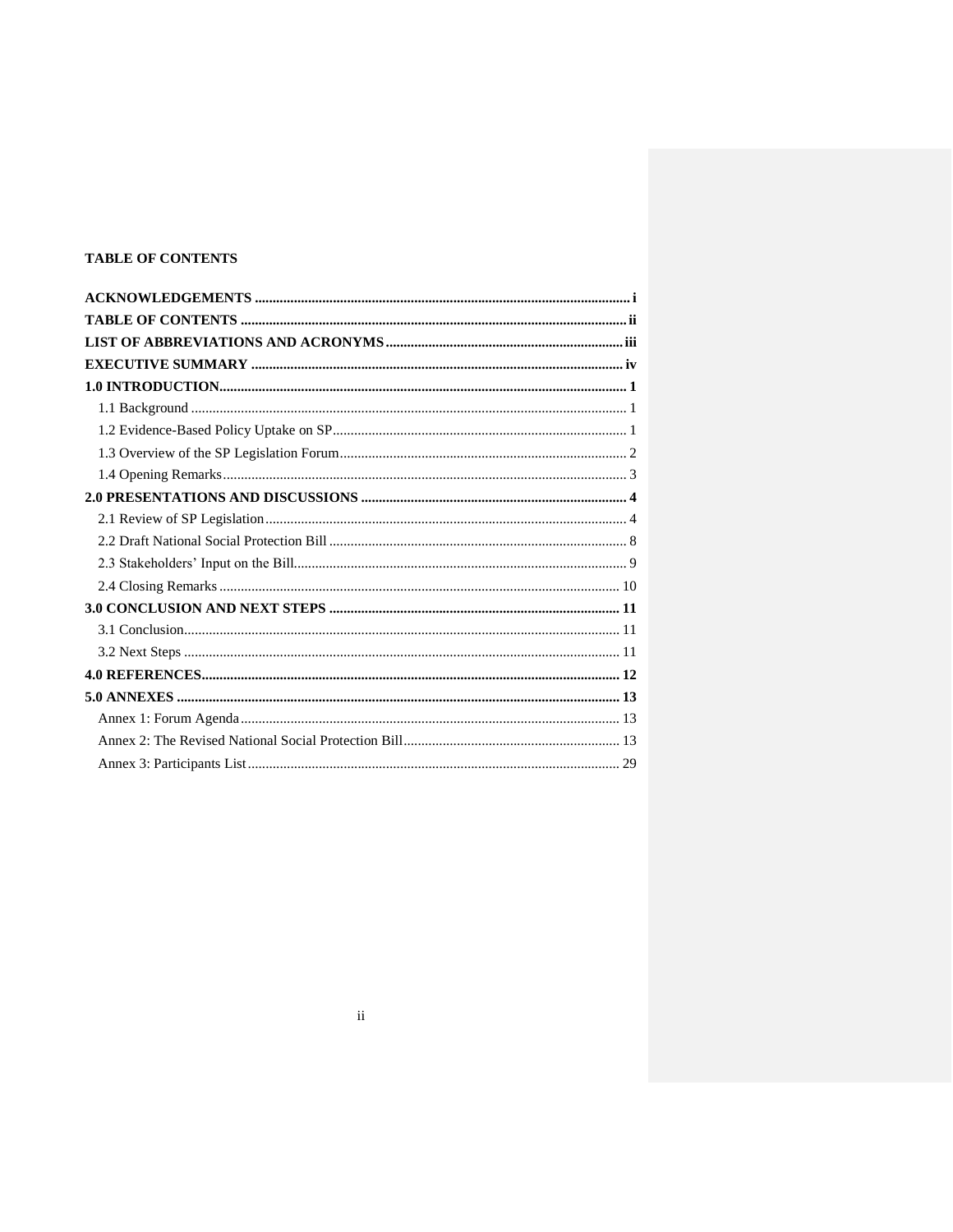## **LIST OF ABBREVIATIONS AND ACRONYMS**

<span id="page-3-0"></span>

| <b>AIHD</b>          |                          | African Institute for Health and Development           |
|----------------------|--------------------------|--------------------------------------------------------|
| <b>BISP</b>          |                          | Benazir Income Support Programme                       |
| <b>CEO</b>           |                          | <b>Chief Executive Officer</b>                         |
| <b>CCT</b>           |                          | <b>Conditional Cash Transfer</b>                       |
| CoG                  |                          | <b>Council of Governors</b>                            |
| <b>COTU-K</b>        |                          | Central Organization of Trade Unions Kenya             |
| $\cos$               |                          | Civil Society Organization                             |
| GoK                  |                          | Government of Kenya                                    |
| <b>ILO</b>           |                          | International Labour Organization                      |
| <b>INCLUDE</b>       |                          | Knowledge Platform on Inclusive Development            |
| <b>MEACL&amp;SP-</b> |                          | Ministry of East African Community, Labour and Social  |
|                      |                          | Protection                                             |
| MoA                  |                          | Ministry of Agriculture                                |
| MoE                  |                          | Ministry of Education                                  |
| <b>NHIF</b>          |                          | National Hospital Insurance Fund                       |
| <b>NSAs</b>          |                          | Non-State Actors                                       |
| <b>NSPP</b>          |                          | National Social Protection Policy                      |
| <b>NSSF</b>          | $\overline{\phantom{a}}$ | National Social Security Fund                          |
| <b>PASGR</b>         |                          | Partnership for African Social and Governance Research |
| SP.                  |                          | Social Protection                                      |
| <b>SPS</b>           |                          | <b>Social Protection Secretariat</b>                   |
| <b>UCT</b>           |                          | <b>Unconditional Cash Transfer</b>                     |
| UN                   |                          | <b>United Nations</b>                                  |
| WB                   |                          | World Bank                                             |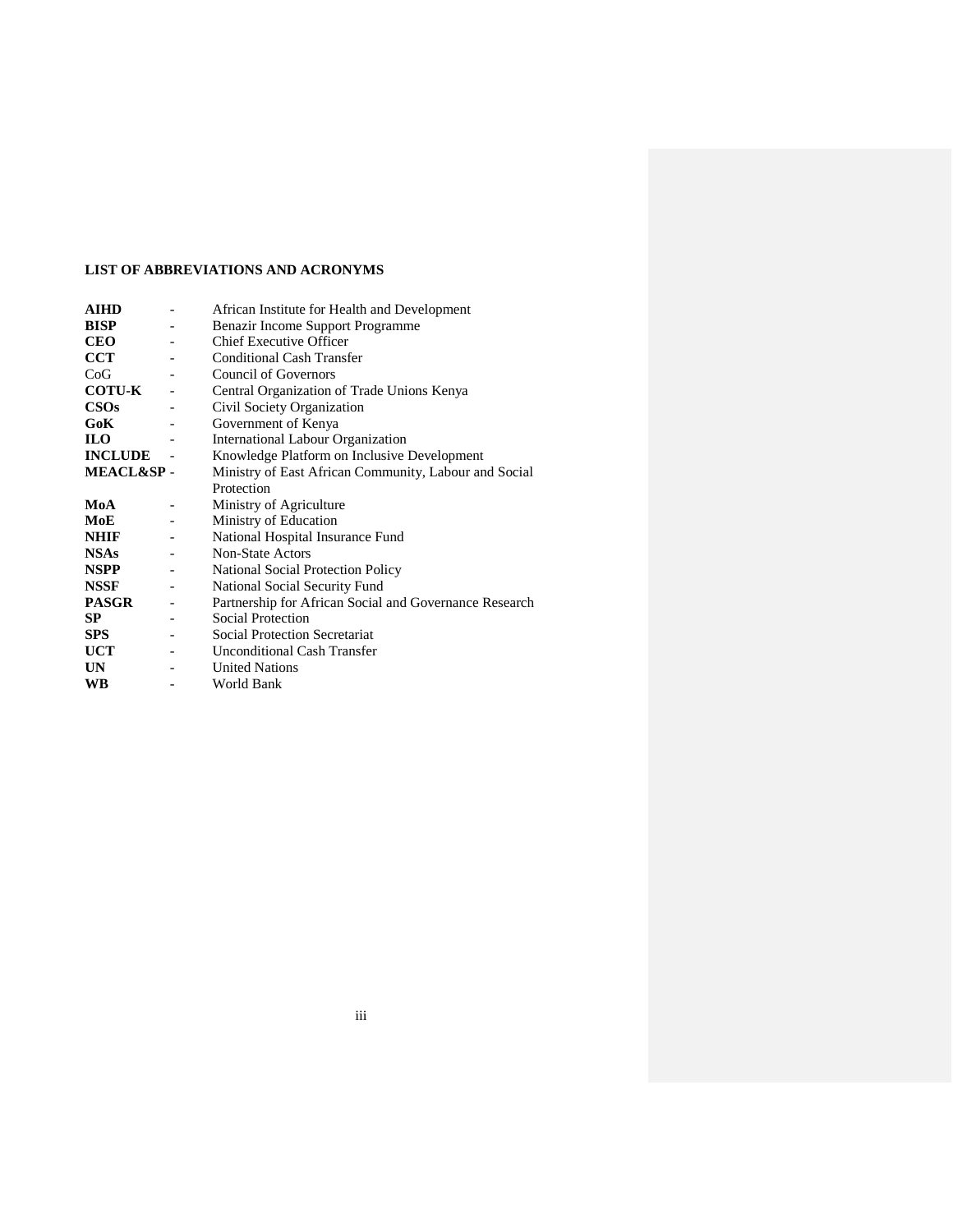### **EXECUTIVE SUMMARY**

*Background:* The Government of Kenya (GoK) is committed to social protection (SP), as articulated in various policy documents, development plans and budgetary allocations, as a powerful way to fight poverty and promote inclusive growth. Despite Government's efforts, the SP sector faces a few major challenges. The main challenge that policymakers and stakeholders in the sector are facing is fragmentation of SP programmes, which has led to duplication and inconsistencies throughout the country. Moreover, SP interventions are provided by many different stakeholders including Government ministries, the private sector, communities, households and other non-state actors (NSAs). These sectors often operate in isolation thus diminishing the potential impact of the initiatives. Consequently, the Government is developing a National SP Bill that will link key stakeholders in SP sector and coordinate the three pillars of SP- social assistance, social health insurance and social security.

This report focuses on the follow-up "stakeholders' consultative forum" on the proposed National SP Bill that took place on  $22<sup>nd</sup>$  August, 2016. This meeting brought together policy makers, practitioners, researchers and media and aimed to share the content of the "Zero Draft" National Social Protection Bill; share experiences on SP legislation from other countries such as Pakistan, South Africa, Mozambique and Tanzania; make input into the current draft bill; and agree on the way forward.

*Stakeholders' Input on the Bill:* The key recommendations on the bill as highlighted in the forum include:

- i. In accordance to its title, "the National SP Bill", the bill should enhance focus on SP unlike its current focus on the establishment of a "Directorate".
- ii. The need to adopt the definition of SP as contained in the National SP Policy (NSPP) and its sessional paper No.2 of 2014.
- iii. Amplify the three pillars of SP namely, social assistance, social security and social health insurance in the draft bill.
- iv. Capture "Financing" as a stand-alone section in the Draft Bill as it is a key component in SP.
- v. Incorporated into the draft bill an appeal mechanism for persons who disagree with decisions made concerning SP services.
- vi. Reconsider the provision of creating a "Directorate" since such a structure has provision to be established administratively and not through a legal mechanism. Furthermore, a directorate may not have the requisite authority to effectively link all SP Actors**.**
- vii. The need for the draft bill to provide more clarity on the mandate of the Directorate vis-àvis the mandate of county governments.
- viii. The need to have clear provisions in the draft bill on linkages between the National and County Governments as well as the private sector in SP.

*Next Steps:* Participants in the forum deliberated on the way forward in the development of the bill. They proposed the following action points:

- i. The technical committee will undertake a second round of drafting of the bill to incorporate into the Zero Draft inputs from this forum;
- ii. The draft bill will be shared online for input from stakeholders;
- iii. Hold a third round stakeholder forum to review the draft bill;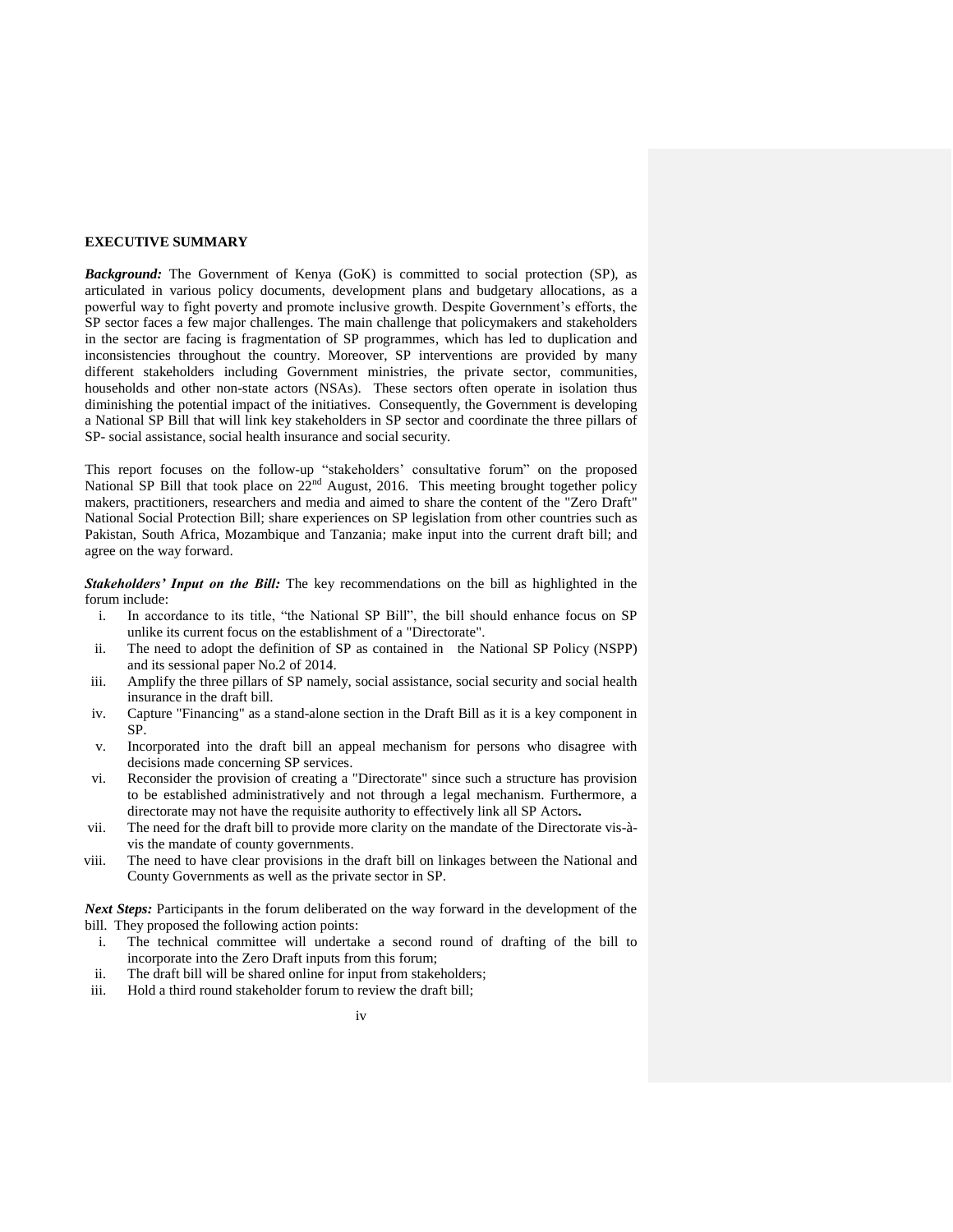- iv. Share the draft bill with top management of MEACL&SP and other SP line Ministries such as, the Ministry of Agriculture (MoA) and Ministry of Education (MoE), Ministry of Health, Ministry of Devolution and Planning etc;
- v. Undertake regional sensitization and validation forums for SP stakeholders;
- vi. Host sensitization meetings with the Social Welfare Committee (National Assembly, Senate) and the Council of Governors (CoG);

v

- vii. Hold final round drafting to incorporate inputs; and
- viii. Submit Draft National Social Protection Bill to the Attorney General.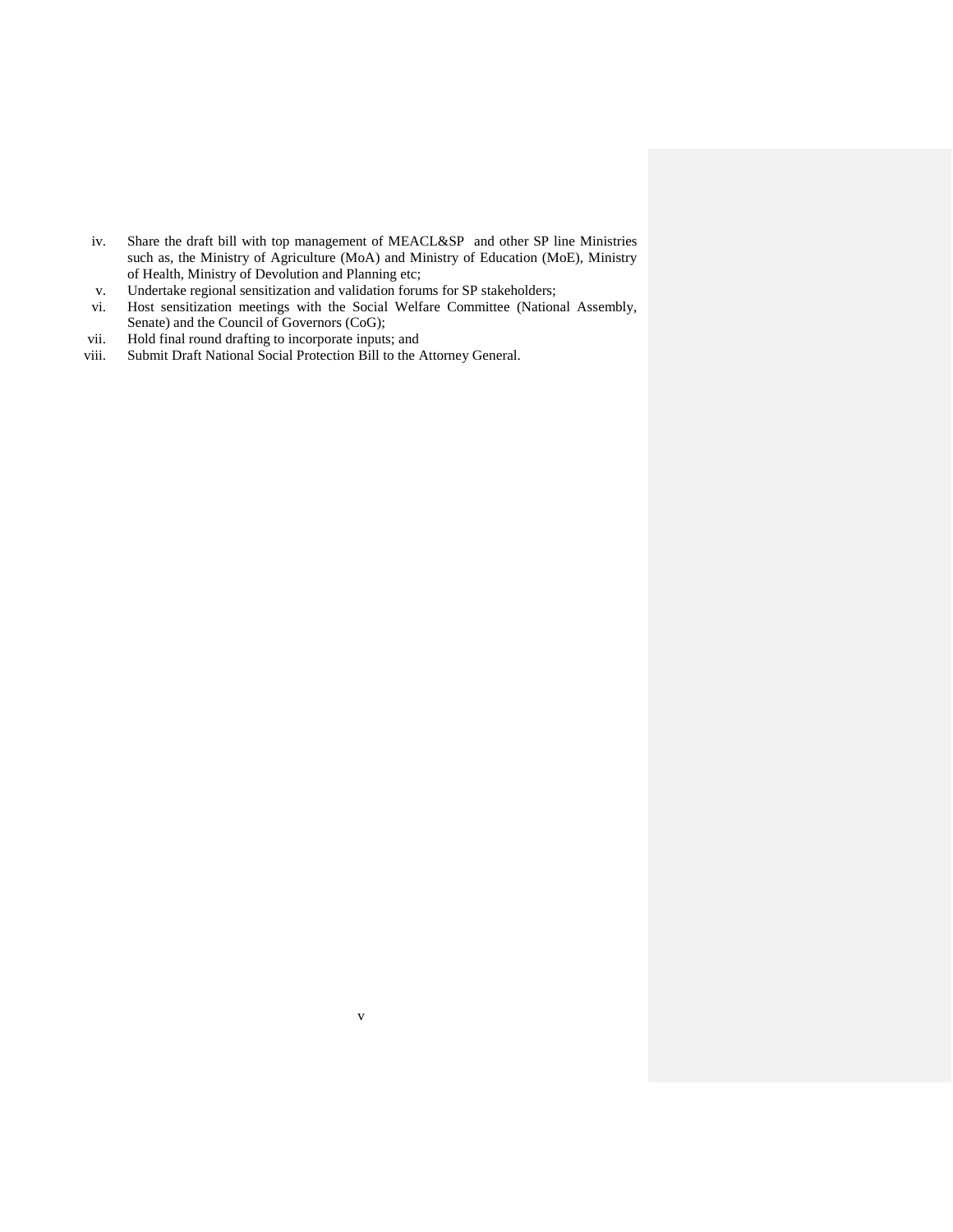#### <span id="page-6-0"></span>**1.0 INTRODUCTION**

#### <span id="page-6-1"></span>**1.1 Background**

Social protection (SP) gets direction from policy prescriptions that seek to address social issues such as; poverty, sustainable development, cohesion, food security, healthcare benefits among others. These are drawn from both local and international recommendations that inform the development agenda of a country (Hakijamii, 2014). The most successful experiences of SP systems are those grounded in legal instruments that create entitlements to SP benefits, ensure the permanence of these initiatives, and give rights-holders the legal ability to invoke their rights (Sepúlveda and Nyst, 2012).

In many cases however, SP programmes are implemented in the absence of an appropriate legal framework. They are commonly based on presidential decrees, policy statements or simply operational manuals and guidelines. Consequently, the programmes are more vulnerable to political manipulation and the long-term involvement of state authorities in all stages of the programme cannot be guaranteed. Moreover, these SP initiatives are not viewed as an inherent social entitlement or as a right of the beneficiaries.

In Kenya, for example, although the Government is committed to SP as articulated in various policy documents, development plans and budgetary allocations, there is no legal framework specific to SP as a whole. Therefore, challenges abound in the implementation of SP programmes. The key issue policymakers and stakeholders in the sector are facing is fragmentation of SP programmes, which has led to duplication and inconsistencies throughout the country. Moreover, SP interventions are provided by many different stakeholders including Government ministries and agencies, the private sector, communities, households and other nonstate actors (NSAs). These sectors have often operated in isolation thus diminishing the potential impact of the initiatives.

Notably, the absence of a comprehensive legal framework on SP has made it difficult for beneficiaries to hold key stakeholders in the sector accountable. Experience shows that for effective legislation of SP programmes, the following key questions should be answered:

- i. At what point should the stakeholders be involved in policy formulation?
- ii. How much is being done in terms of public participation?
- iii. How are policies being enforced?
- iv. How are policies being recognized and coordinated?
- v. How can the policies be linked to sectors such as agriculture and education?

The Government of Kenya (GoK) through the MEACL&SP is in the process of developing a National SP Bill. The bill mainly aims to link key stakeholders in the sector and coordinate the three pillars of SP namely, social assistance, social health insurance and social security.

### <span id="page-6-2"></span>**1.2 Evidence-Based Policy Uptake on SP**

1 Bridging the gap between research and public policy is a major challenge and preoccupation of organizations that support and fund research with the aim of informing and influencing policy uptake. For the past three years, PASGR has supported major policy relevant studies on SP, employment creation, urban governance and city transformation in Africa with the aim of informing and influencing policy. In line with this, PASGR has developed *Utafiti Sera* as part of its research-policy engagement. *Utafiti Sera* is an intervention that provides opportunities for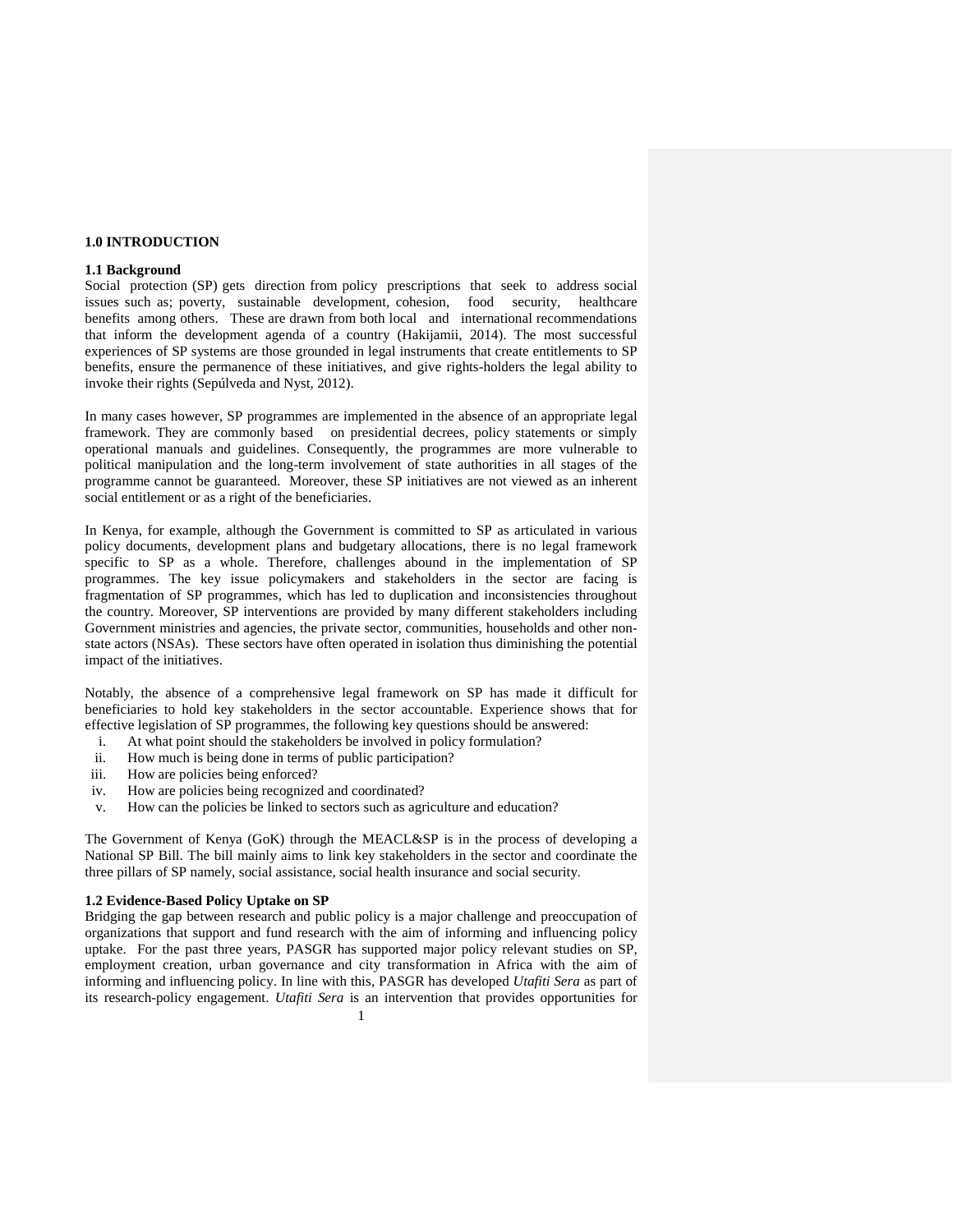new ways of thinking and collaborating to address challenges that hamper transmission of research evidence to policy action. In Kenya, this initiative is being implemented in two priority areas, that is, SP policy uptake and employment creation in agriculture and agro-industries.

Under SP, this initiative is pursuing the following three specific objectives:

- i. Sustain a vibrant research-policy community on SP in Kenya through well planned programme activities.
- ii. Generate new research evidence and synthesize existing relevant research evidence on SP and make it available to policy makers and practitioners through various forms of communication.

iii. Engage key policy makers and



**Dr. Beatrice Muganda, PASGR, presenting on evidence-based policy uptake**

practitioners through direct contact, policy advocacy and use of issue champions during meetings, policy debates and workshops.

Furthermore, the overarching outcome of this scheme is uptake of research evidence defined as influencing design of new national or sub-national policies, setting agenda for national or subnational debates and changing programme design and implementation. Therefore, legislation on SP is in line with the objectives and outcomes the initiative has set to achieve.

## <span id="page-7-0"></span>**1.3 Overview of the SP Legislation Forum**

The forum that took place on 22nd August, 2016 at Panafric Hotel, Nairobi was a follow-up of the 6<sup>th</sup> July 2016 meeting organized by the MEACL&SP. The meeting dubbed, "stakeholders' consultative forum" on the proposed National SP Bill brought together policy makers, practitioners, researchers and media to discuss SP legislation.

*Purpose of the forum:* The overarching aim of the forum was to share the content of "version" one" of the proposed National SP Bill with key stakeholders and to solicit input for subsequent revision**.** The objectives of the meeting included:

- i. Share the content of the draft National Social Protection Bill;
- ii. Share experiences on SP legislation from other countries;
- iii. Make input into the current draft bill; and
- iv. Agree on the next steps.

*Participants:* The forum brought together various key players in the SP sector. They included representatives from Government ministries, development partners, CSOs, County Governments, researchers and media.

**Format of the Forum:** The discussions for the one-day forum were mainly done in plenary to allow for close interaction and deliberations on the key sections of the draft bill. Keynote speakers shared an overview of SP legislation from different countries with an aim to guide discussions and provide inputs on the development of the bill. In addition, delegates were split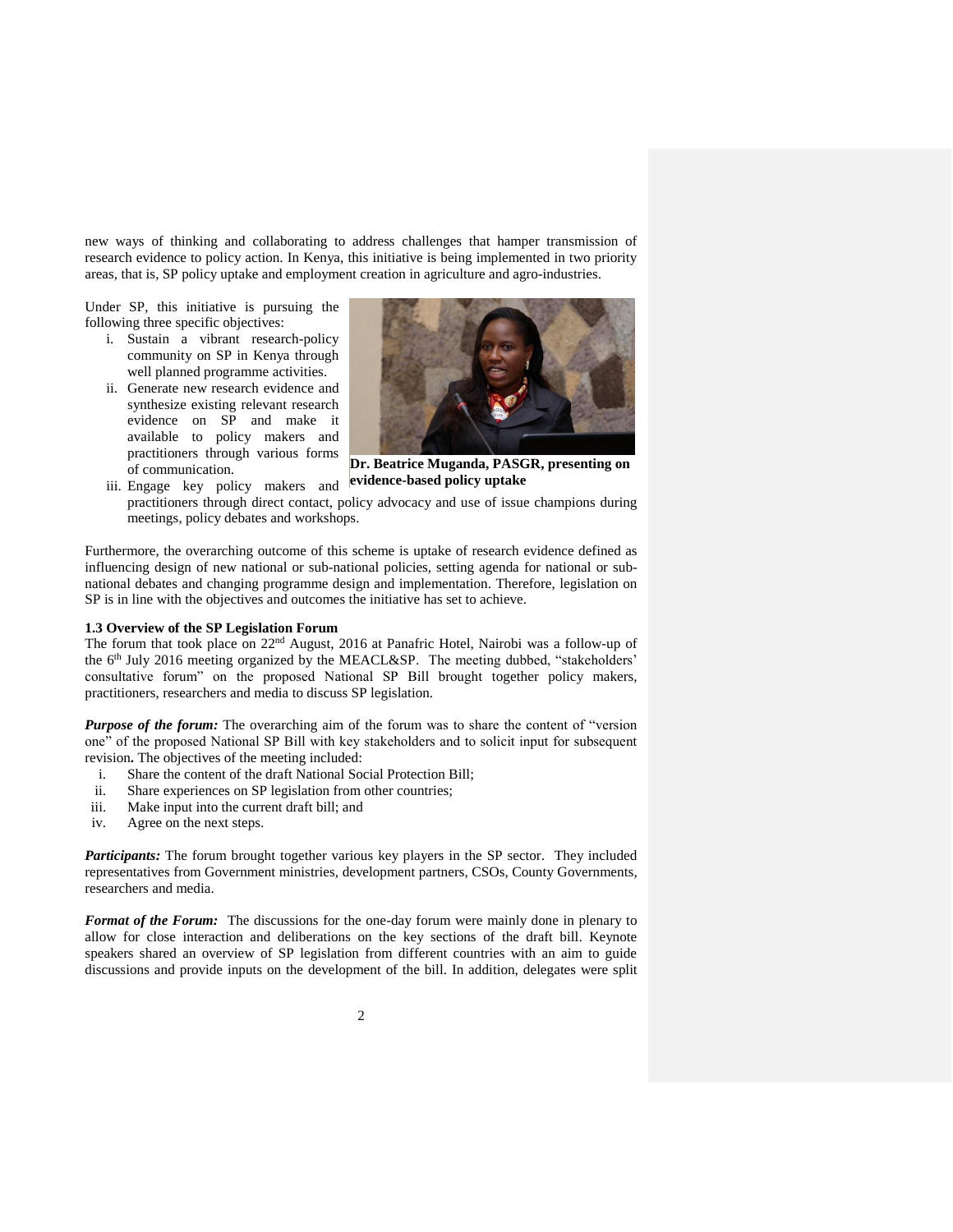into groups to discuss and agree on the coordination mechanism of SP as well as the objects and purpose of the bill.

#### <span id="page-8-0"></span>**1.4 Opening Remarks**

Dr. Mary Amuyunzu-Nyamongo, Executive Director, AIHD, welcomed delegates to the meeting. She noted that stakeholders in the SP sector had invested a lot of resources, time and commitment on SP programmes but affirmed that there was no legal framework through which their efforts could be anchored. In addition, she appreciated the technical committee of ten drafting the bill.

Mrs. Cecilia Mbaka, Head, SPS, reiterated that although Kenya had made a lot of strides in implementing SP, there was no law to guide the implementation of SP programmes. She pointed out the urgency of tabling the SP bill in parliament in October before the electioneering year, 2017.

Dr. Beatrice Muganda, Director, Higher Education Programmes, PASGR, commended the MEACL&SP for its collaborative efforts in the development of the SP bill. Furthermore, she acknowledged the Ministry and the AIHD for partnering with PASGR to drive and sustain Utafiti Sera process on SP in Kenya.



**Ms. Cecelia Mbaka, SPS, gives opening remarks in the forum**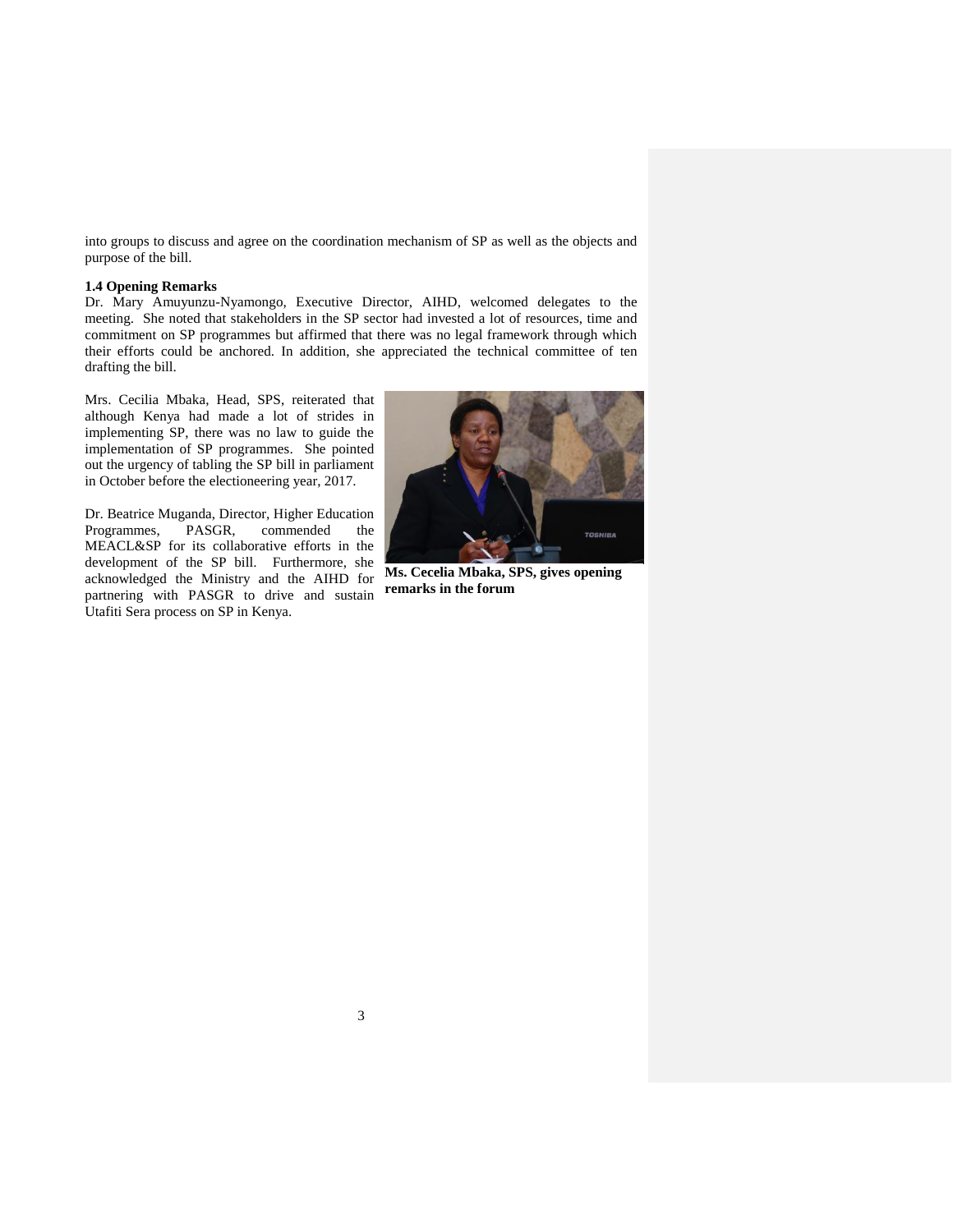#### <span id="page-9-0"></span>**2.0 PRESENTATIONS AND DISCUSSIONS**

This section presents a summary of the key issues discussed during the forum. It comprises presentations made by Ms. Clare Amuyunzu, Programme Officer, AIHD and Mr. Khan Naseer, Operations Manager, the Hunger Safety Net Programme (HSNP) on SP legislation in South Africa, Mozambique, Tanzania and Pakistan. This is followed by a detailed presentation by Ms. Stefanie Bitengo, Technical Committee Member, SPS, on the 'zero draft' National SP Bill.

#### <span id="page-9-1"></span>**2.1 Review of SP Legislation**

*Background:* Ms. Clare Amuyunzu, Programme Officer, AIHD, in her presentation defined legal frameworks as broad systems of rules that governs and regulates decision making, agreements, laws and rules. These frameworks include documents such as the Constitution, legislation, regulations and contracts. She identified two main roles of SP legislation namely; to ensure beneficiaries can demand their entitlements and protest violations of their rights, as well as guarantee that SP programmes outlast a political cycle and is not manipulated for political purposes.

Furthermore, she highlighted the key components of SP legal frameworks to include: i) Precise eligibility requirements; ii) Mechanisms to ensure transparency and access to information about available programmes; iii) Articulation of the long-term financial requirements; iv) Accessible complaints and appeal mechanisms; and v) Participation channels for beneficiaries.

*South Africa:* In South Africa, SP is underpinned in the Constitution of South Africa (1996). The Constitution includes a Bill of Rights (Section 27) that confers the right to all South Africans to have access to social security, including, appropriate social assistance. Moreover, the Constitution indicates that the State should take reasonable legislative and other measures, within its available resources, to achieve the progressive realization of each of these rights. Apart from the Constitution, SP is guided by the Social Assistance Act of 2004 and the South African Social Security Agency Act of 2004.

The Social Assistance Act provides for rendering of social assistance to persons, mechanisms for rendering such assistance, establishment of an inspectorate for social assistance and matters connected therewith. The Act outlines an eligibility criteria required to access social assistance to include: i) A persons is eligible to different grants depending on his/her vulnerability for example, child grant if he/she is the primary caregiver of a child that needs support; ii) The person in need of the assistance must be a South African citizen or a member of a group or category of persons prescribed by the Minister in the gazette; iii) He/she must be a resident in the Republic and; iv) The individual must be willing to comply with additional requirements for the assistance such as: income thresh hold; means testing; procedures and processes for application; and measures to prevent fraud and abuse.

In terms of institutionalization, the Act provides for the establishment of an independent Inspectorate for Social Assistance headed by an Executive Director. The Inspectorate is responsible for conducting investigations to ensure the maintenance of the integrity of social assistance frameworks and systems, executing audits such as internal financial audits, investigating fraud, corruption as well as other forms of financial and service mismanagement and establishing a complaints system.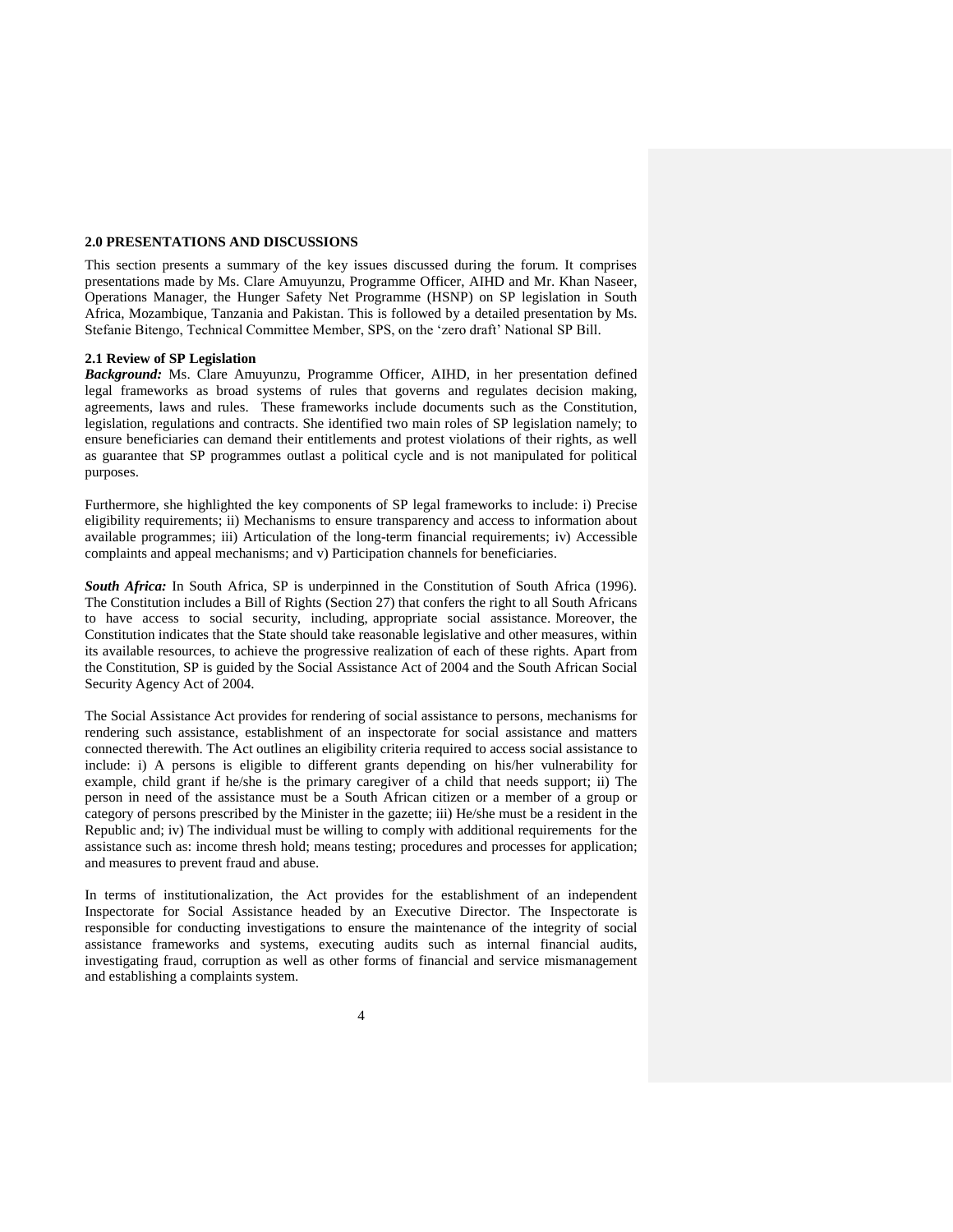Furthermore, the Social Assistance Act provides for transparency in the application procedures for social assistance. First, applications must be done in a prescribed manner. Second, when considering an application, the agency may conduct an investigation and request for additional information if need be. Third, if an applicant qualifies for social assistance, the agency is obligated to render it. However, if an applicant doesn't qualify, the agency must in writing inform the applicant, the reasons why and their right of appeal.

The South African Social Security Agency Act provides for the establishment of an oversight body for social assistance and social security called the South African Social Security Agency. The Agency is responsible for: i) Administering social assistance; ii) Collecting, collating, maintaining and administering information necessary for the payment of social security as well as for the central reconciliation and management of payment of transfer funds in a national database of all applicants and beneficiaries of social assistance; and iii) establishing a compliance and fraud mechanism to ensure the integrity of the social security system is maintained.

The Act provides for the appointment of a qualified South African Citizen as the Chief Executive Officer (CEO) of the Agency. It highlights the duties of the CEO to include: management of the Agency, compilation of a business and financial plan and appointment of members of staff. Moreover, the Act recognizes the sources of funds for the Agency to consist of; funds appropriated by Parliament, grants or contributions received by the Agency with the approval of the Minister of the Social Development department and fees for services rendered to other designated institutions.

Lastly, the Act allows for reporting and audit. In particular, it states that the Agency must in each financial year submit an annual report on its activities and a statement of its income and estimated expenditure for the following financial year to the Minister of the Social Development department for approval. Moreover, the books, records of accounts and financial statements of the Agency must be audited annually by the Auditor General.

*Mozambique:* Mozambique has made significant progress in establishing a legal framework for the implementation of SP programmes. It has adopted Law 4/2007 that organizes the SP system at three levels, basic social security, obligatory social security and complementary social security.

The Law outlines the scope of application for the three pillars of SP. First, basic social security covers national citizens who are unable to work and are without means to meet their basic needs for example, elderly people living in absolute poverty, children in difficult situations and persons with disabilities in situations of absolute poverty. Second, mandatory social security covers employees including the self-employed, both national and foreign residents in national residents and their employers. Finally, complementary social security is intended to strengthen benefits of the mandatory social security. Therefore, it covers, on an optional basis, people enrolled in the mandatory social security system.

Law 4/2007 provides for beneficiary participation in the basic social security pillar. Under this pillar, social support benefits are provided through the provision of services, programmes and community development projects in terms of housing, shelter, food and means of compensation.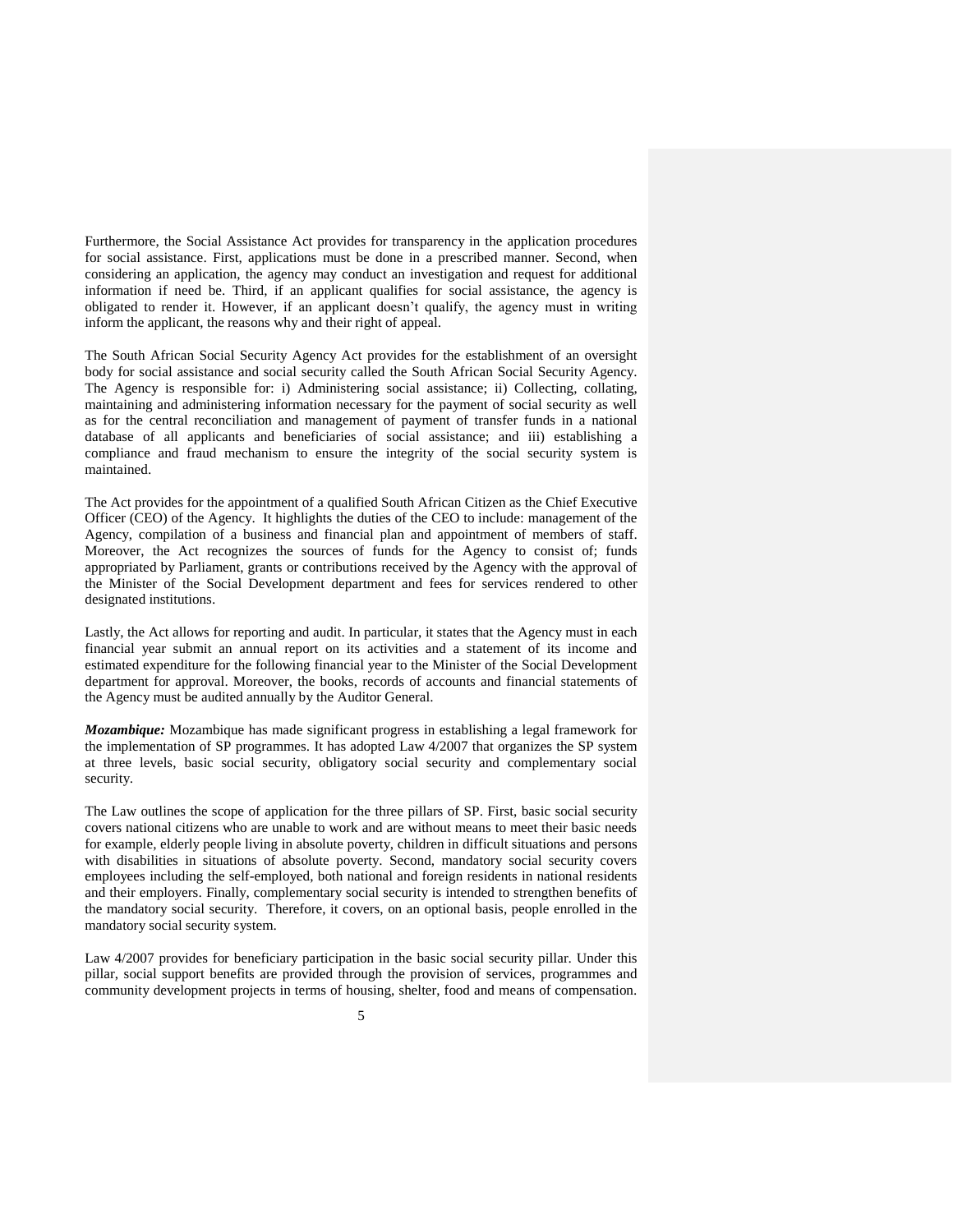As a result, involvement of beneficiaries and their families in solving their problems is stimulated, promoting community participation and mechanisms of mutual assistance.

In terms of institutionalization, the law provides for the establishment of a Consultative Committee of Labour. The Committee functions as an organ for consultation and advice of the Government on SP matters and as a management system for the three components of SP. It comprises of members of the Government and civil society, and representatives of the employers and workers.

Notably, the three components of SP are financed separately. The revenue of basic security include: allocations by the state budget, contributions and grants from different entities such as public or private and other income obtained by any legally permitted means. Revenue for mandatory social security consists of contributions of self-employed workers and their employers enrolled in the scheme, contributions of self-employed workers, default interest due for late payment of contributions, income produced by investments; and gifts. Lastly, revenue for complementary social security comprise of contributions of workers and their employers, and other contributions provided by law.

*Tanzania:* The Government of Tanzania has developed the National Social Security Fund Act of 1997. The Act aims to establish the National Social Security Fund and to provide for its constitution, administration and other matters related to the fund.

The Act outlines the eligibility criteria required to access the fund to include: every person who is a member of the fund; every person who is self-employed or employed in the private sector; and every non-pensionable employee in the Government service and parastatal organization.

In the Act, provisions are made for the establishment of a Board of Trustees as an oversight body for the fund. The duties of the Board include: control and administration of the fund; investing monies available in the fund; providing technical assistance and advisory service for the purposes of promoting social security programmes; and entering into transactions as may be necessary for proper and efficient administration of the fund. According to the Act, the Board should comprise of, a chairman; representatives from the Association of Tanzania employers, the Association of Tanzania Federation of Trade Unions, the Government; and persons holding or acting in the office of the Principal Secretary. Moreover, the Act provides for the establishment of an Appeals Tribunal where an application for review may be made if a person is dissatisfied with the decision on a claim to benefit.

Lastly, the sources of financing for the National Social Security Fund constitute of existing fund vested in the board, assets of the existing fund, combined contributions of eligible employers and the insured persons, income and capital appreciated derived from the holding of assets of the fund and other sums or assets accrued or granted to the fund.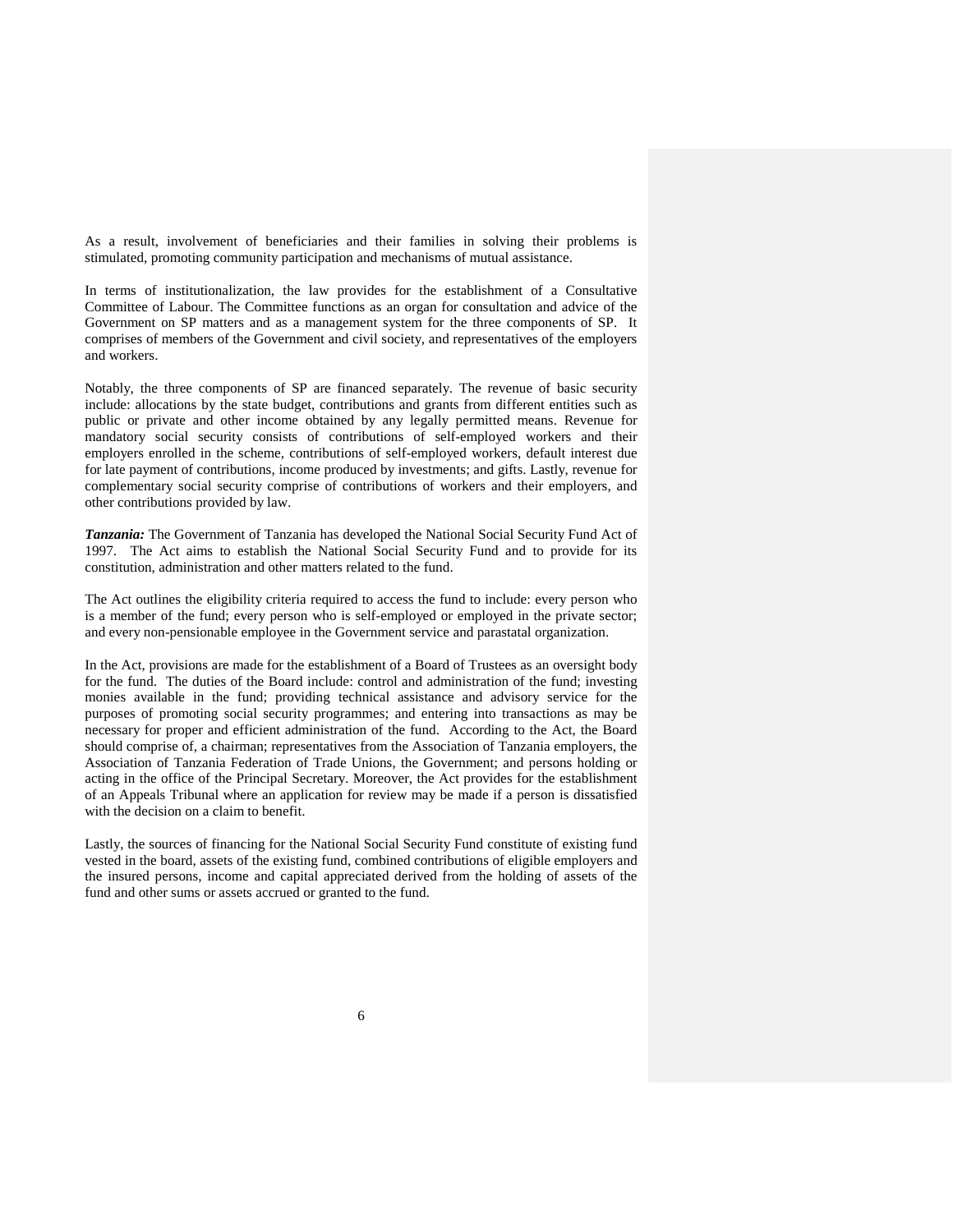*Pakistan:* Mr. Khan Naseer, Operations Manager, the Hunger Safety Net Programme (HSNP), in his presentation mentioned that in the financial year 2013/2014 headcount poverty rate had declined from 64.3 percent to 29.5 percent in Pakistan. He noted that despite the decline in poverty, the number of people around the poverty line was still high resulting in significant vulnerability to poverty.

He observed that although Pakistan has not established a legal framework specific to SP, it has made strides in improving the SP sector. The Government of Pakistan has established National SP Framework and Benazir Income Support Programme (BISP).

The BISP is a statutory body under an Act of Parliament, BISP Act 2010. Core SP initiatives under this body include: unconditional cash transfers (UCT) that support livelihoods of poor families for consumption smoothening and cushioning the negative effects of slow economic growth, the food crisis and inflation; and conditional cash transfers

The organization structure of BISP is presented in the figure below.



**Mr. Khan Naseer Presenting on SP Legislation in Pakistan**

(CCT) that contribute to human capital development of children of BISP families by increasing and retaining their enrolments in primary education.

**BISP Board** Chairman Secretary Regional Offices (6) Divisional Offices (35) Sub-divisional Offices (400+)

**Figure 1: BISP Organization Structure**

The National SP framework provides for agreed goals, targets, areas and actions for harmonizing SP policies with national priorities as laid down in the country's Constitution and commitments under various international agreements. This framework is aligned with Pakistan's Vision 2025 that calls for mainstreaming SP into all federal and provincial or regional government policies to ensure social equity and inclusion. The Vision envisages extending the scope of SP to employment creation or employment-related forms of SP such as social assistance, social insurance, social equity, social development and economic empowerment.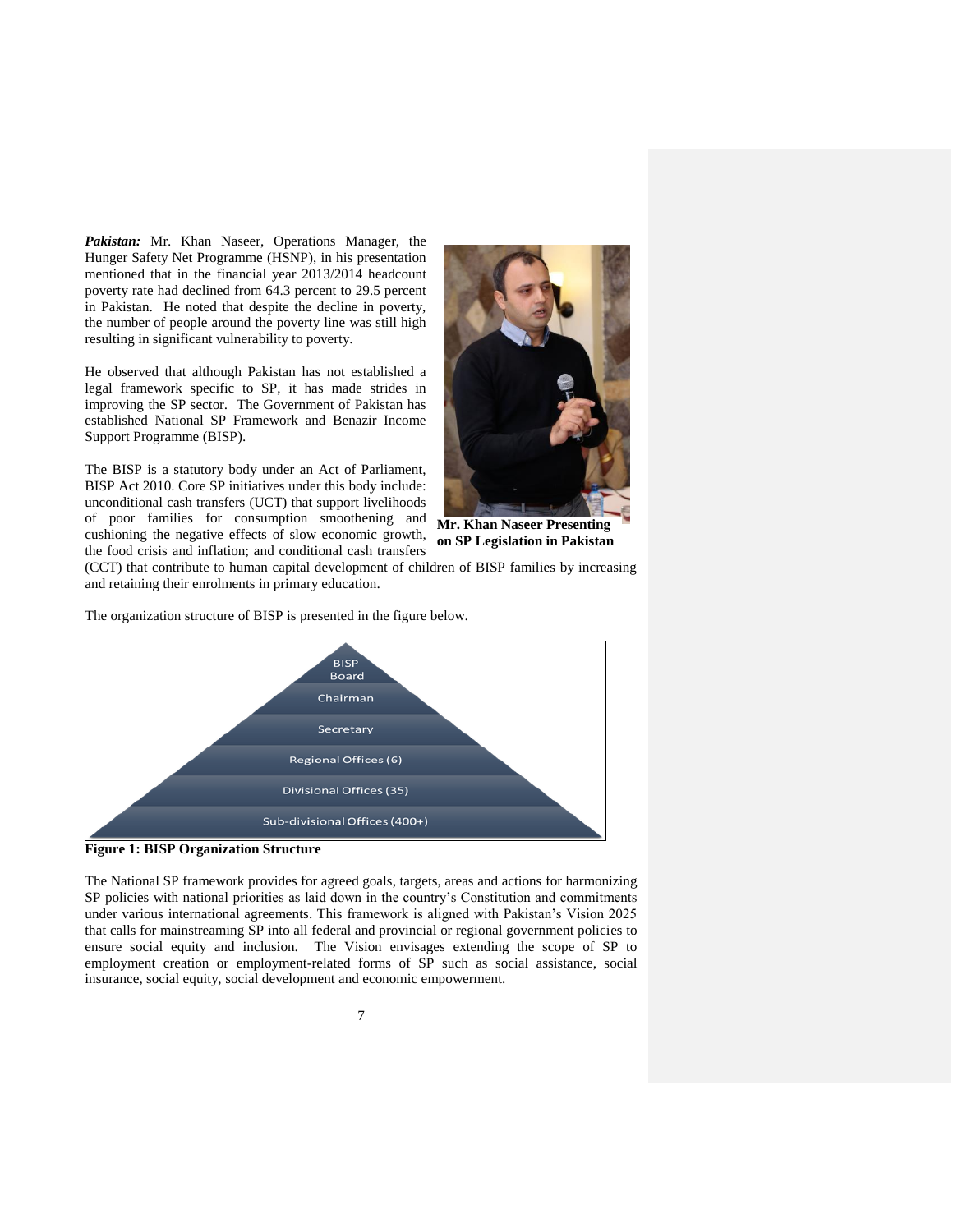The main goal of the SP framework is to provide guidance to all stakeholders in public and private sectors involved in the funding, planning and provision of SP services in Pakistan while enhancing the coordination of SP interventions for effective implementation and greater impacts. Other goals of the framework include: i) specifying roles of various tiers of Government and creating partnership with non-governmental organizations (NGOs); ii) integrating SP initiatives to reduce fragmentation, avoid duplication, build synergies and address gaps; iii) prioritizing target groups through legislation, policy and financing; iv) establishment of institutions and where required, specify roles and areas of responsibility; v) establishment of a national unified socio-economic registry with mechanisms for validation, recertification, and data update; and vi) establishment of a monitoring and reporting system for ensuring transparency and effective implementation.

*Lessons for Kenya from the review:* It is evident that governments in Africa have developed various legal instruments to guide the implementation of SP interventions. As Kenya embarks on developing a comprehensive legal framework on SP, lessons drawn from the review of various SP legal frameworks can significantly inform and accelerate the development process.

Key lessons from the review include:

- i. Development of a short and precise legislation;
- ii. The legal framework should aim to integrate SP initiatives to reduce fragmentation, avoid duplication, build synergies and address gaps;
- iii. The legislation needs to specify roles of various tiers of Government and create partnership with key stakeholders in SP such as NGOs;
- iv. Institutional frameworks for SP programmes should be clearly outlined;
- v. Financing of SP programmes must be predictable and guaranteed;
- vi. The legislation should acknowledge change and make provisions for it;
- vii. The framework should establish monitoring and reporting system for ensuring transparency and effective implementation; and
- viii. The legislation must enhance sharing of information of various aspects of programmes with stakeholders in the SP sector.

#### <span id="page-13-0"></span>**2.2 Draft National Social Protection Bill**

In her presentation, Ms. Stefanie Bitengo, Technical Committee Member, SPS, outlined the key steps followed in developing the draft National SP Bill to include: i) First round stakeholder consultative forum that created a platform through which stakeholders provided their views and expectations of the bill; ii) Compilation of the key recommendations on the content for the proposed bill by the Technical Committee; iii) Drafting of "zero draft" document of the proposed bill; and vi) Second round stakeholder consultative forum on structured inputs into the draft bill.

Her presentation further acknowledged that the GoK had developed various legal instruments to guide the implementation of SP interventions. Therefore, the bill aims to collate these documents into one comprehensive legal framework. She highlighted key recommendations on the content of the proposed bill as:

i. Strengthening the social assistance component of SP by undertaking review of the Social Assistance Act of 2013 with the aim of proposing amendments or developing a new Act to repeal it;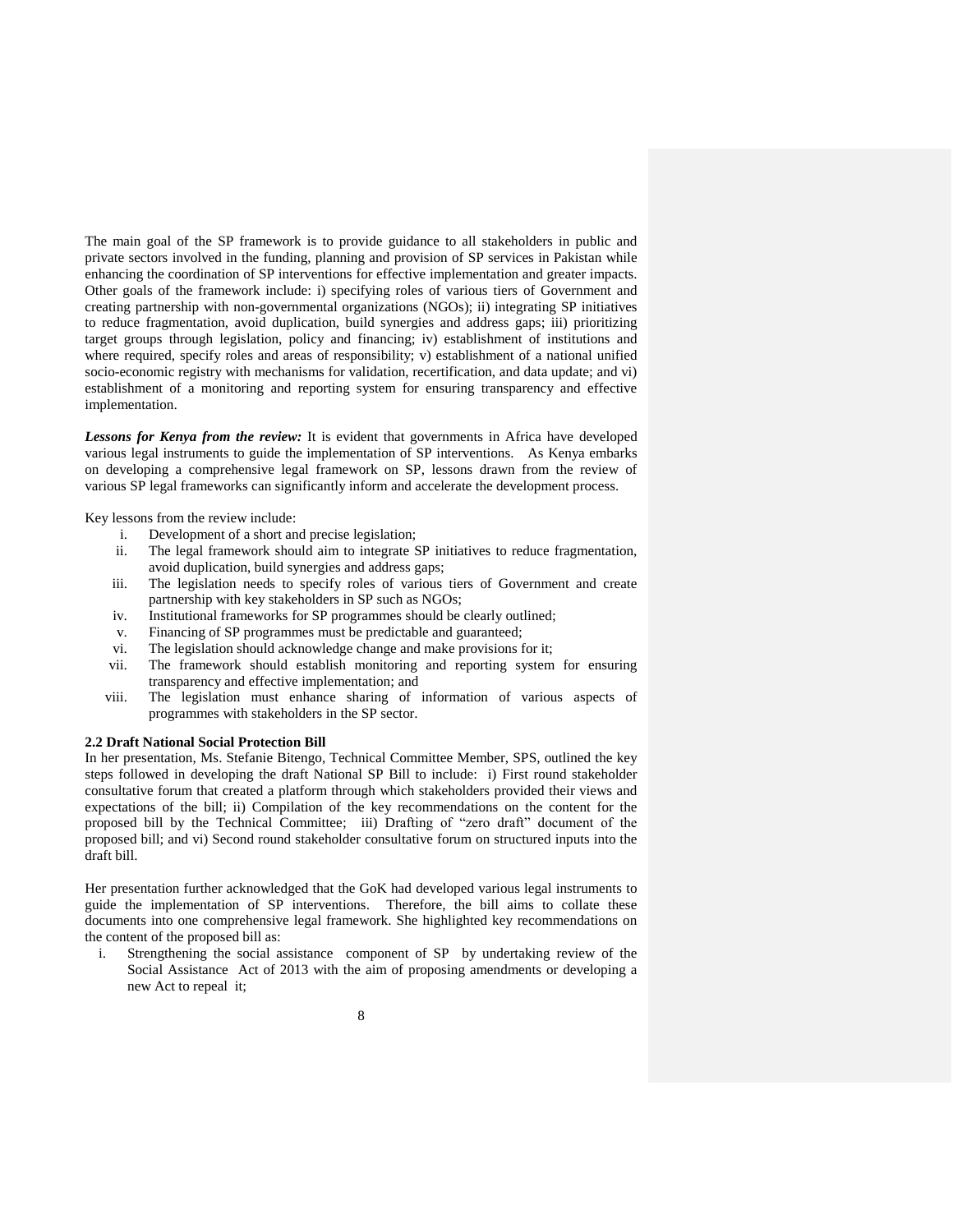- ii. Safeguard the broader mandates under the State Department of SP, that is, Social Development through a separate legislation;
- iii. Focus the proposed bill to the narrower sense of SP as currently defined in the Kenya National Social Protection Policy (NSPP) of 2011, its sessional paper No. 2 of 2014 and globally and mutually accepted definition of Social Protection by international bodies implementing SP such as United Organization (ILO) and World Bank National SP Bill (WB).



Nations (UN), International Labour **Ms. Stefanie Bitengo gives a presentation on the** 

Furthermore, a few questions to be considered were posed with regards to the review of the bill. They include:

- i) Does the object and purpose of the draft Bill capture the issues of social protection "comprehensively"?
- ii) If not what are the gaps /missing content?
- iii) What additional content do we need to add?

#### <span id="page-14-0"></span>**2.3 Stakeholders' Input on the Bill**

Having deliberated on the content of the draft bill, some key issues and recommendations on the bill include the following:

- i. In accordance to its title, "the National SP Bill", the bill should enhance focus on SP unlike its current focus on the establishment of a "Directorate".
- ii. The need to adopt the definition of SP as contained in the National SP Policy (NSPP) and its sessional paper No.2 of 2014.
- iii. Amplify the three pillars of SP namely, social assistance, social security and social health insurance in the draft bill.
- iv. Capture "Financing" as a stand-alone section in the Draft Bill as it is a key component in SP.
- v. Incorporate into the draft bill an appeal mechanism for persons who disagree with decisions made concerning SP services.
- vi. Reconsider the provision of creating a "Directorate" since such a structure has provision to be established administratively and not through a legal mechanism. Furthermore, a directorate may not have the requisite authority to effectively link all SP Actors.
- vii. The need for the draft bill to provide more clarity on the mandate of the Directorate vis-àvis the mandate of county governments.
- viii. The need to have clear provisions in the draft bill on linkages between the National and County Governments as well as the private sector in SP.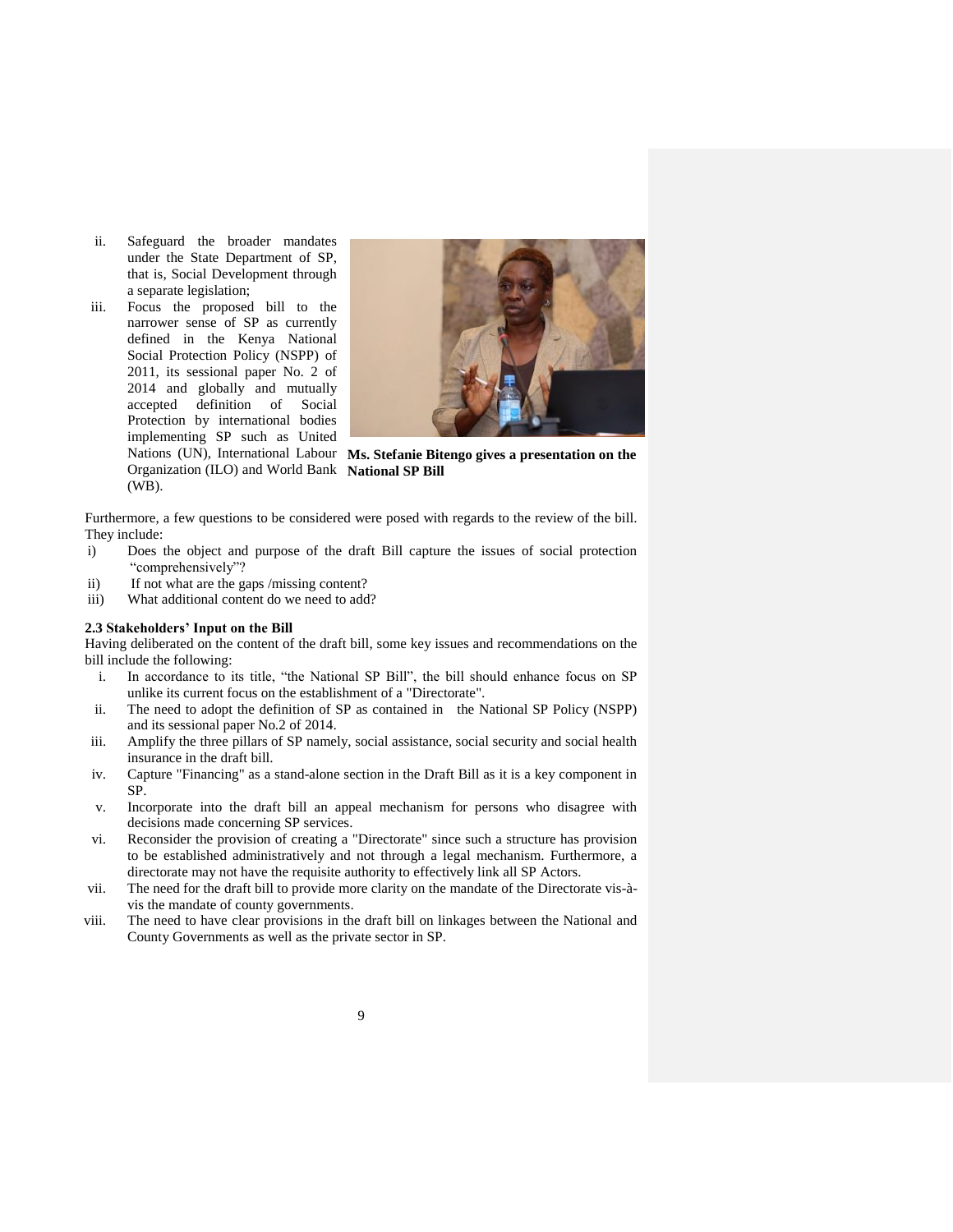## <span id="page-15-0"></span>**2.4 Closing Remarks**

Dr. Mary Amuyunzu-Nyamongo appreciated the participants and urged the technical team developing the bill to consult broadly on the issue of establishing a coordination mechanism for SP in Kenya. In her speech, she highlighted the need for the Ministry to look at how other countries are managing SP and borrow from their best practices. Furthermore, she advised the MEACL&SP to consider the portability of the Act within East Africa.



**Dr. Mary Amuyunzu-Nyamongo gives closing remarks at the forum**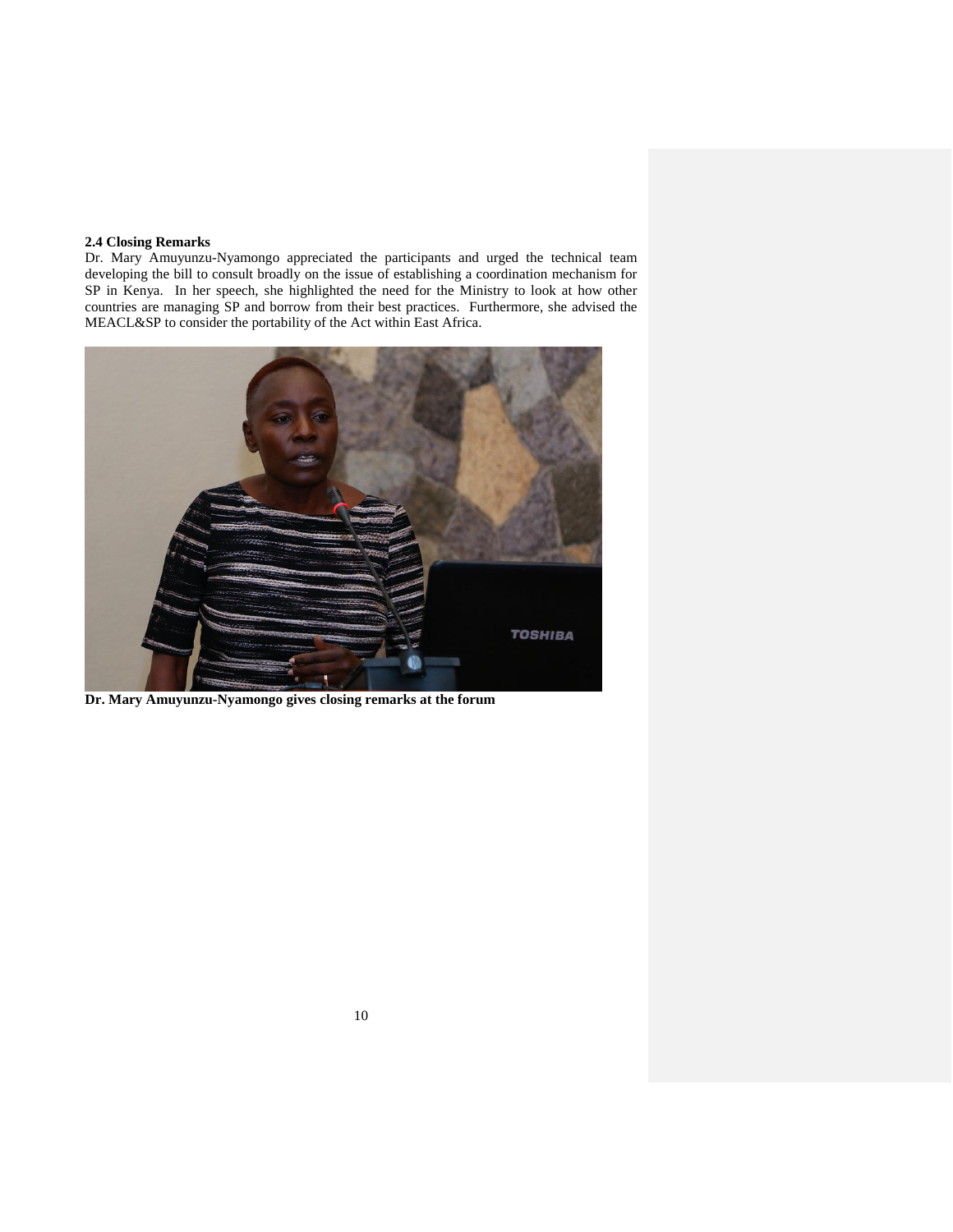### <span id="page-16-0"></span>**3.0 CONCLUSION AND NEXT STEPS**

#### <span id="page-16-1"></span>**3.1 Conclusion**

The Government of Kenya has embarked on developing a comprehensive legal framework on SP with a view to promoting synergy and minimizing duplication and conflict in SP programmes. Particularly, the bill aims to harmonize and integrate the three pillars of SP, namely, social assistance, social security and social health insurance. Furthermore, it aims to link key stakeholders in the SP sector including government ministries and agencies, the private sector, communities, households and other NSAs. It is worth noting that the development of the bill so far has been a consultative process. The Government has endeavored to bring together key stakeholders in the sector to make input on the bill by organizing forums.

### <span id="page-16-2"></span>**3.2 Next Steps**

Participants in the forum deliberated on the way forward in the development of the bill. They proposed the following action points:

- i. The technical committee will undertake a second round of drafting of the bill to incorporate into the Zero Draft inputs from this forum;
- ii. The draft bill will be shared online for input from stakeholders;
- iii. Hold a third round stakeholder forum to review the draft bill;
- iv. Share the draft bill with top management of MEACL&SP and other SP line Ministries such as, the Ministry of Agriculture (MoA) and Ministry of Education (MoE), Ministry of Health, Ministry of Devolution and Planning etc;
- v. Undertake regional sensitization and validation forums for SP stakeholders;
- vi. Host sensitization meetings with the Social Welfare Committee (National Assembly, Senate) and the Council of Governors (CoG);
- vii. Hold final round drafting to incorporate inputs; and
- viii. Submit Draft National Social Protection Bill to the Attorney General.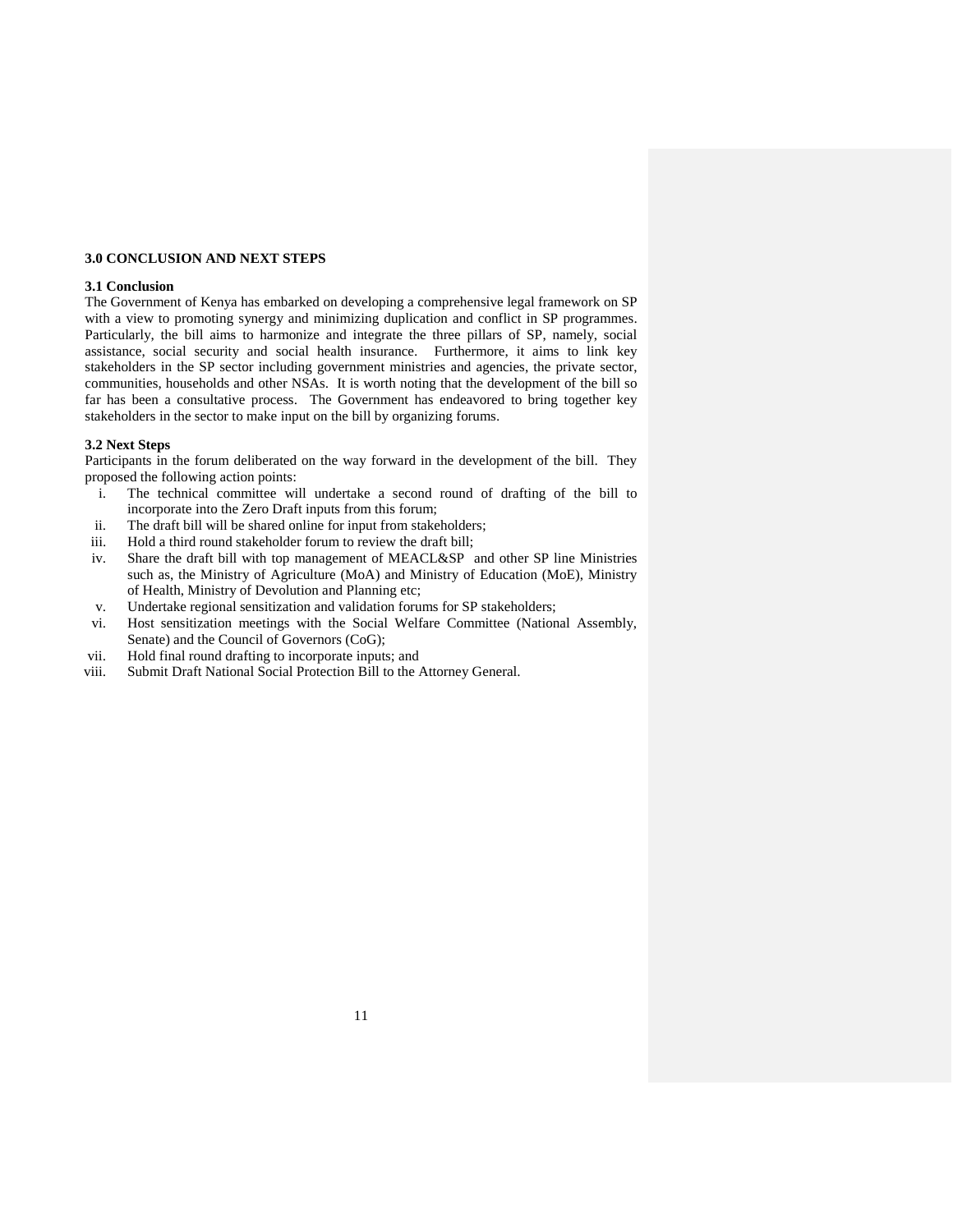## <span id="page-17-0"></span>**4.0 REFERENCES**

Hakijamii. (2014). *State of SP in Kenya*. Kenya

Ministry of Gender, Children and Social Development. (2012).

Republic of Mozambique. (2007). *Law 4/2007, Law on the Social Protection system*. Mozambique.

Republic of South Africa. (2004). *South African Social Security Agency Act N0.9*. Government Gazette.

Republic of South Africa. (2004). *Social Assistance Act No.13*. Government Gazette.

Sepúlveda, M. and Nyst, C. (2012). *The Human Rights Approach to Social Protection*. Ministry for Foreign Affairs: Finland.

United Republic of Tanzania. (1997).*The National Social Security Fund Act No. 28.*Tanzania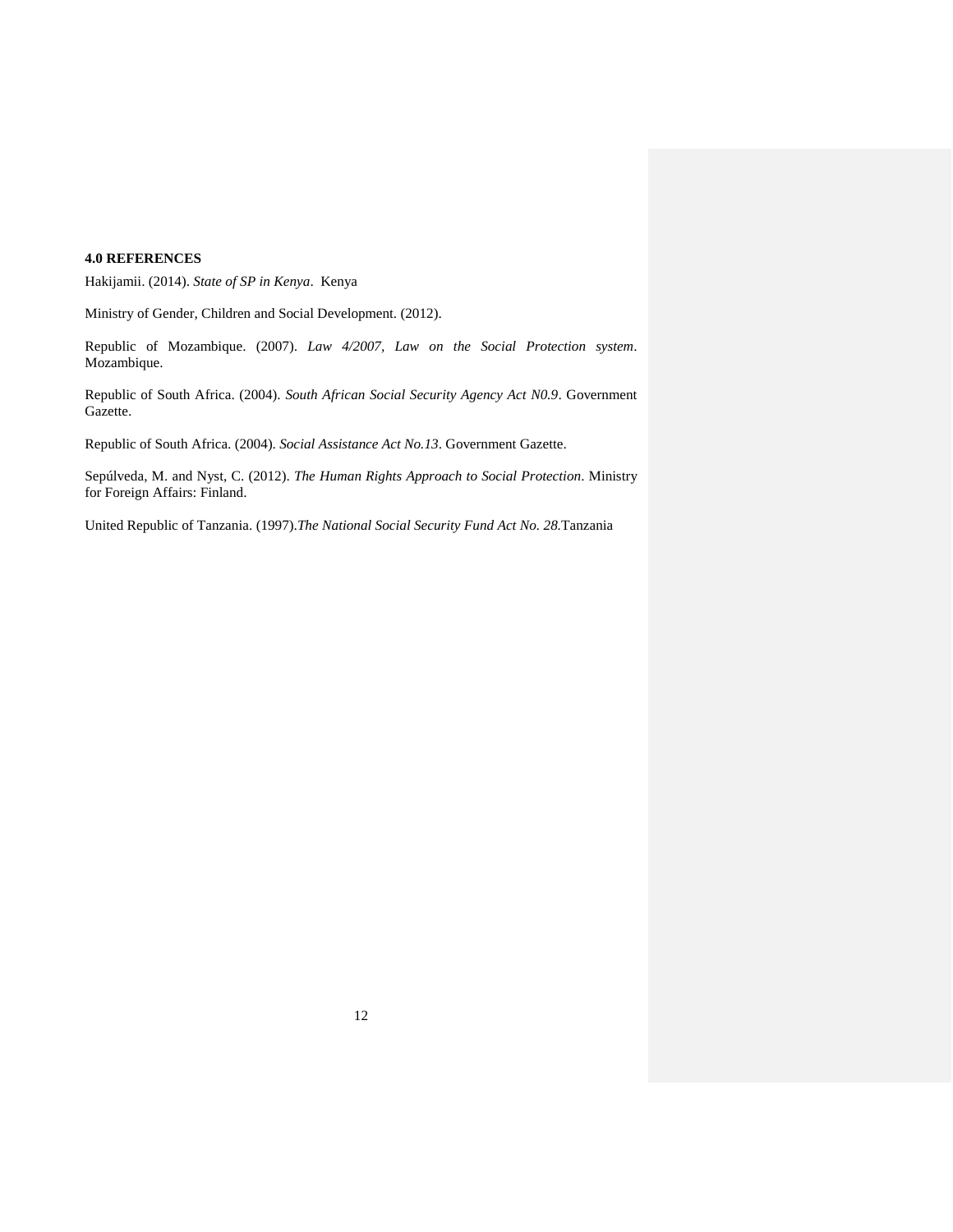## <span id="page-18-0"></span>**5.0 ANNEXES**

## <span id="page-18-1"></span>**Annex 1: Forum Agenda**

**REPUBLIC OF KENYA**



# **MINISTRY OF EAC, LABOUR AND SOCIAL PROTECTION STATE DEPARTMENT OF SOCIAL PROTECTION**

**DRAFT AGENDA** 

#### **CONSULTATION MEETING ON SOCIAL PROTECTION LEGISLATION**

## **TO BE HELD AT PANAFRIC HOTEL,BARAZA ROOM, AUGUST 22, 2016**

| $08:30-$<br>09:00 | Registration                                                                                                                                                                  |
|-------------------|-------------------------------------------------------------------------------------------------------------------------------------------------------------------------------|
| $09:00 - 09:15$   | <b>Opening Remarks:</b> Ms. Cecilia Mbaka, Head, National Social Protection Secretariat                                                                                       |
| $09:15 - 09:45$   | <b>Evidence-Based Policy Uptake on Social Protection</b><br>Presenter: Dr. Beatrice Muganda, Director, HEP, Partnership for African Social and Governance<br>Research (PASGR) |
| $09:45 - 10:05$   | Keynote Address: Mrs. Susan Mochache, PS, Ministry of East African Community, Labour and Social<br>Protection (MEACL&SP)                                                      |
| $10:05 - 10:30$   | <b>Health Break</b>                                                                                                                                                           |
|                   | Presentation and Discussions on Social Protection Legislation Issues                                                                                                          |
| Moderator:        | Dr. Mary Amuyunzu-Nyamongo, Executive Director, AIHD                                                                                                                          |
| $10:30 - 11:00$   | The Draft National Social Protection Bill<br>Presenter: Committee Member<br>Plenary Session                                                                                   |
| 11:00-11:30       | Legislation on Social Protection in Pakistan<br>Presenter: Mr. Khan Naseer, Hunger Safety Net Programme (HSNP)<br>Plenary Session                                             |
| $11:30 - 12:00$   | Overview of Legal Frameworks from Other Countries: Lessons for Kenya<br>Presenter: African Institute for Health and Development (AIHD)<br>Plenary Session                     |
| $12:00-13:00$     | Discussions on the Main Topics of the Bill<br>Group Work                                                                                                                      |
| $13:00 - 14:00$   | <b>Health Break</b>                                                                                                                                                           |
| $14:00 - 15:00$   | Discussions on the Main Topics of the Bill Continues<br>Group Work                                                                                                            |
| $15:00 - 16:30$   | <b>Group Presentations</b>                                                                                                                                                    |
| $16:30 - 17:00$   | Closing Remarks: Dr. Beatrice Muganda, Director, HEP, Partnership for African Social and<br>Governance Research (PASGR).                                                      |
| 17:00             | <b>Tea and Nibble Discussions</b>                                                                                                                                             |

### <span id="page-18-2"></span>**Annex 2: The Revised National Social Protection Bill**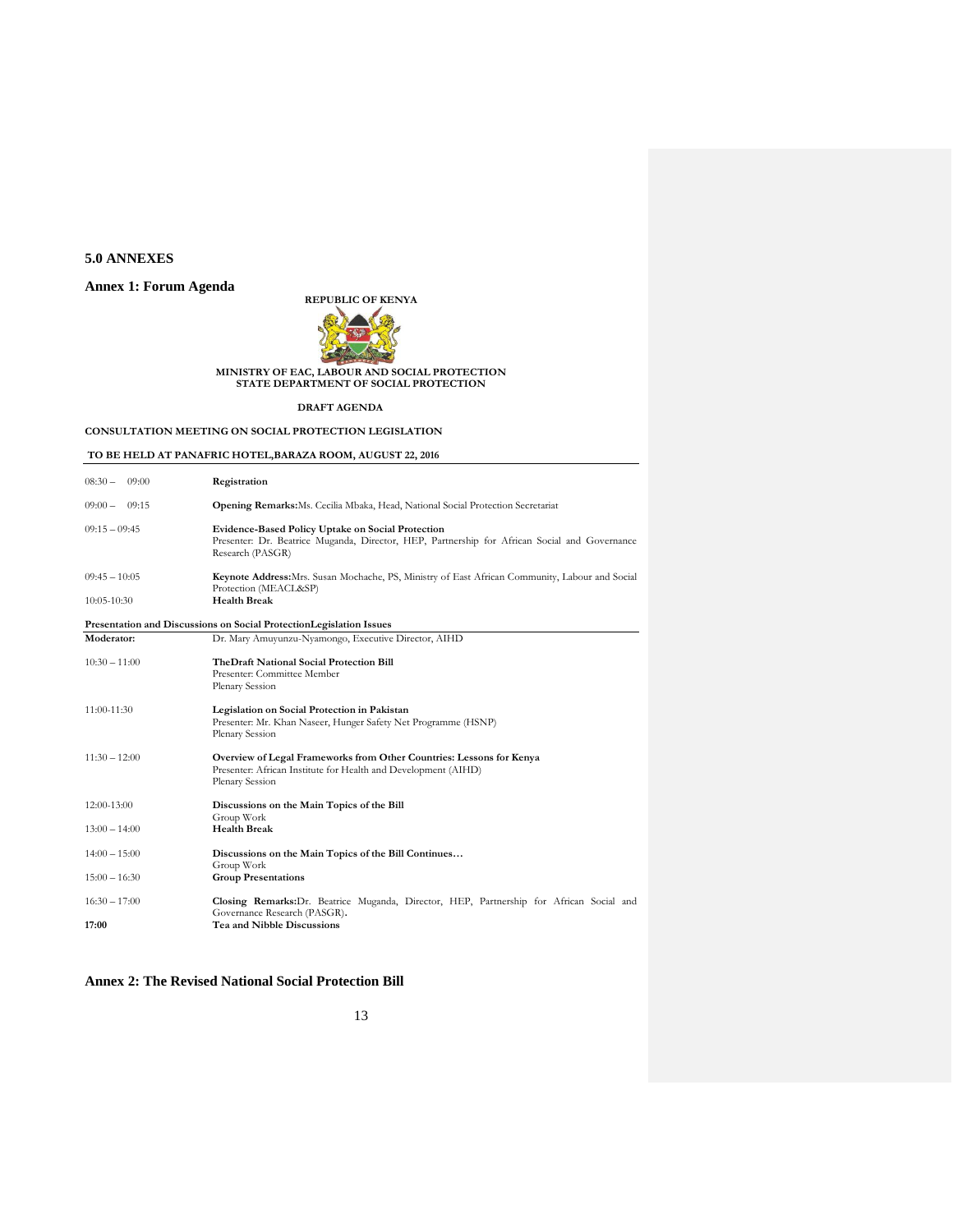# **ZERO DRAFT OF THE NATIONAL SOCIAL PROTECTION BILL 2016**

## Arrangement of sections

# **PART I — PRELIMINARIES**

- 1— Short title and commencement
- 2— Interpretation
- 3 Application of the Act
- 4 Object and purpose of the Act
- 5 Guiding principles

## **PART II — NATIONAL DIRECTORATE FOR SOCIAL PROTECTION**

- 6— Establishment of National Directorate for Social Protection
- 7— Administration
- 8— Mandate
- 9— Appointment of Director- General
- 10— Responsibilities of Director- General
- 11 Powers of the Director- General
- 12 Delegation
- 13 Other staff
- 14—Committees

## **PART III — REGISTRATION OF PERSONS ELIGIBLE FOR SOCIAL PROTECTION**

- 15— Social Protection Register
- 16 Correction of Register
- 17 Access to Register
- 18 Collection and maintenance of data
- 19— Access to information
- 20 Protection of data

## **PART IV—MISCELLANEOUS**

- 21— Financing of social protection
- 22— Reporting obligations
- 23— Complaints
- 24— Offences
- 25— General offence
- 26— Regulations
- 27 Transitional provisions

## **THE NATIONAL SOCIAL PROTECTION BILL 2016 A Bill** for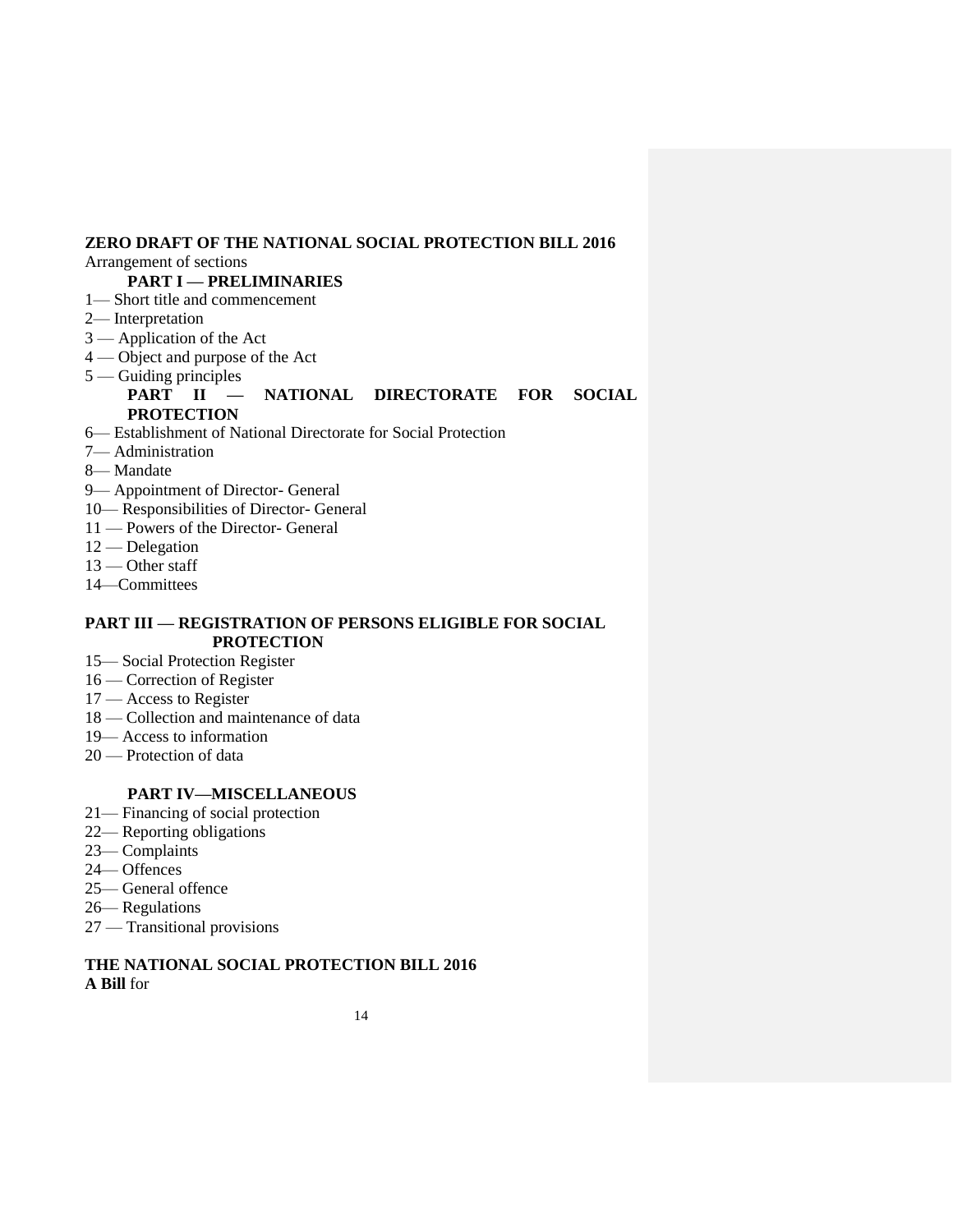AN ACT of Parliament to provide for the a comprehensive framework of national social protection initiatives and for connected purposes ENACTED by the Parliament of Kenya as follows—

## **PART I - PRELIMINARIES**

Short title **1.** This Act may be cited as the National Social Protection Act, 2016 and shall come into operation on such date as the Cabinet Secretary may determine.

Interpretation **2.** In this Act, unless then context otherwise requires—

"**beneficiary**" means an eligible person/household who receives/benefits from social protection under this Act or other relevant Act";

"**Cabinet Secretary"** means the Cabinet Secretary for the time being responsible for Social Protection;

"**Directorate**" means the Directorate responsible for Social Protection established under section 6;

"**eligible person**" means a person who or group which is unable to support themselves and their dependents, in particular orphans, vulnerable children, older persons, people with severe disabilities, vulnerable mothers and any other person the Government may from time to time identify;

"**National Social Protection Secretariat**" means the department known as the "Social Assistance Secretariat" in the Ministry responsible for social protection;

"**non state actors**" means non governmental agencies and institutions and includes private individuals participating in social protection initiatives;

"**Principle Secretary**" means the principle secretary in the Ministry for the time being responsible for social protection;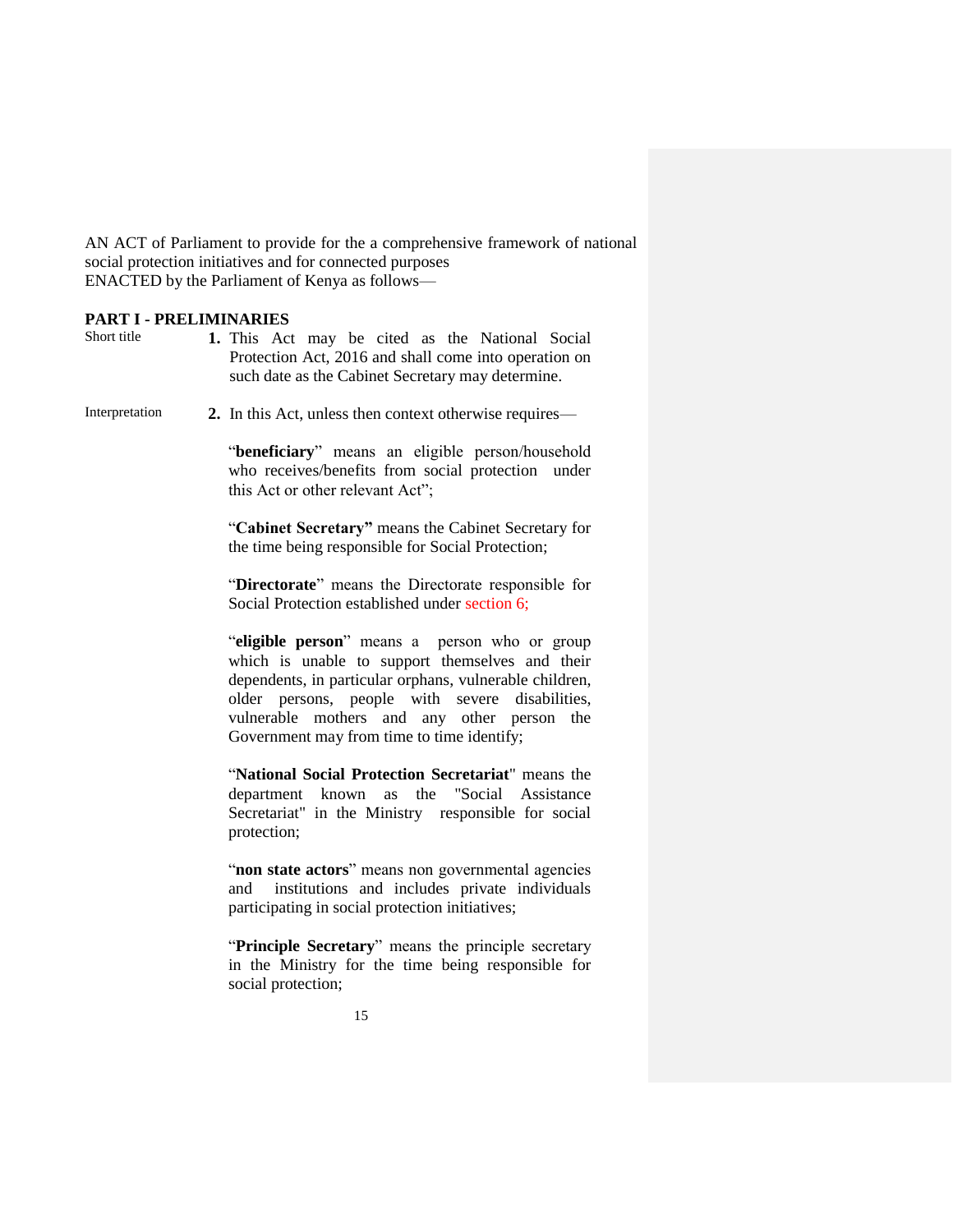|                        | "social protection" means a set of initiatives, both                                                    | <b>Commented [A1]:</b> Adopt the definition of social protection                                                                        |
|------------------------|---------------------------------------------------------------------------------------------------------|-----------------------------------------------------------------------------------------------------------------------------------------|
|                        | formal and informal that provide social assistance to                                                   | from the National SP Policy (2011) and sessional paper No.2 of 2014                                                                     |
|                        | extremely poor individuals and households, social                                                       |                                                                                                                                         |
|                        | services to groups who need special care or who                                                         |                                                                                                                                         |
|                        | would otherwise be denied access to basic services,                                                     |                                                                                                                                         |
|                        | social security and health insurance to protect people                                                  |                                                                                                                                         |
|                        | against risks and consequences of livelihood and                                                        |                                                                                                                                         |
|                        | social equity to protect people against social risks such                                               |                                                                                                                                         |
|                        | as discrimination or abuse;                                                                             |                                                                                                                                         |
|                        |                                                                                                         |                                                                                                                                         |
|                        | "state<br>actors"<br>means<br>government<br>ministries,                                                 |                                                                                                                                         |
|                        | departments, and agencies participating in social<br>protection initiatives;                            |                                                                                                                                         |
|                        |                                                                                                         |                                                                                                                                         |
|                        |                                                                                                         |                                                                                                                                         |
| Application of         | 3. (1) This Act applies to state actors and non-state                                                   |                                                                                                                                         |
| the Act                | actors including the Directorate of Social protection,                                                  | <b>Commented [A2]:</b> Ensure this section is in tandem with section                                                                    |
| (Cap 258)<br>(Cap 255) | the National Social Security Fund (NSSF). National                                                      |                                                                                                                                         |
|                        | Hospital Insurance Fund (NHIF) and the National                                                         |                                                                                                                                         |
|                        | Social Assistance Secretariat.                                                                          |                                                                                                                                         |
|                        |                                                                                                         |                                                                                                                                         |
|                        | $(2)$ This Act further applies to every officer employed<br>within the public or private sector and who | <b>Commented [A3]:</b> Include different institutions working on<br>social protection                                                   |
|                        | performs or discharges any function or duty                                                             |                                                                                                                                         |
|                        | assigned to that officer within the social                                                              |                                                                                                                                         |
|                        | protection sector.                                                                                      |                                                                                                                                         |
|                        |                                                                                                         |                                                                                                                                         |
|                        |                                                                                                         |                                                                                                                                         |
| Object<br>and          | 4. (1) The objects and purposes of the Act are, among                                                   | <b>Commented [A4]:</b> Refine the objects and include a coordination<br>strategy of the three pillars of social protection. Look at the |
| Purpose of the<br>Act  | other things, to-                                                                                       | sessional paper No.2 (pages 27/28)                                                                                                      |
|                        |                                                                                                         |                                                                                                                                         |
|                        | and harmonise<br>(a) develop<br>integrated<br>social<br>protection programmes and activities and the    |                                                                                                                                         |
|                        | guidelines for the implementation of those                                                              |                                                                                                                                         |
|                        | programmes and activities.                                                                              |                                                                                                                                         |
|                        |                                                                                                         |                                                                                                                                         |
|                        | (b) review the status and progress of social                                                            | <b>Commented [A5]:</b> Think broadly on how Cabinet Secretaries                                                                         |
|                        | protection programmes and activities and make                                                           | from different departments can be brought together                                                                                      |
|                        | recommendations to the Cabinet Secretary on                                                             |                                                                                                                                         |
|                        | 16                                                                                                      |                                                                                                                                         |
|                        |                                                                                                         |                                                                                                                                         |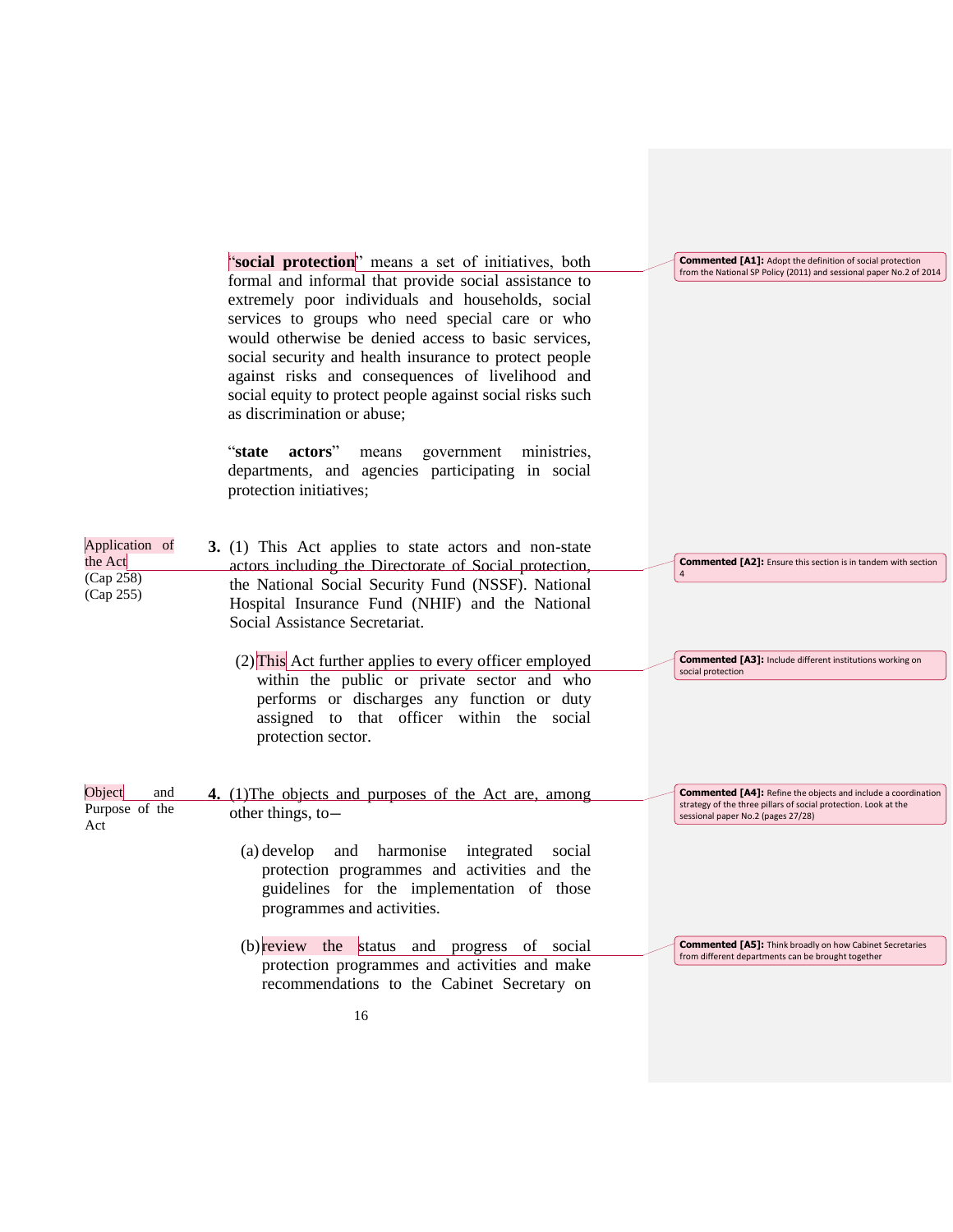areas of priority;

- (c) advise the Cabinet Secretary on social protection policies and initiatives;
- (d) co-ordinate the social protection initiatives of state and non state actors at National and County level;
- (e) establish and maintain an accessible knowledge, information and communications system and database on social protection policies, and initiatives;
- (f) undertake, facilitate and co-ordinate research in social protection.  $((b)$  to  $(g)$  in the 2014 bill)

Guiding Principles

- **5.** In the performance of its functions under this Act, the Directorate shall be guided by the following principles–
	- (a) integrity, accountability, transparency, nondiscrimination and equality
	- (b) good governance;
	- (c) evidence-based programmes;
	- (d) protection of human rights;
	- (e) gender mainstreaming;
	- (f) equity and social justice;
	- (g) standardization of activities and programmes;
	- (h) public participation;
	- (i) sustainability;
	- (j) flexibility; and
	- (k) responsiveness to changing circumstances.
	- ((a) to (j) from SP Council bill)

## **PART II – DIRECTORATE OF SOCIAL PROTECTION**

Establishment of the Directorate for Social

17 **6.** (1) There is established, within the Ministry responsible for social protection, the National Directorate for Social Protection (in this Act referred to as the Directorate) which shall be headed by a **Commented [A7]:** Clarify, will this be one of the functions of the Directorate or will research institutes be involved

**Commented [A6]:** How do you intend to do this?

**Commented [A8]:** Clarify the implementation and operational aspects of the Directorate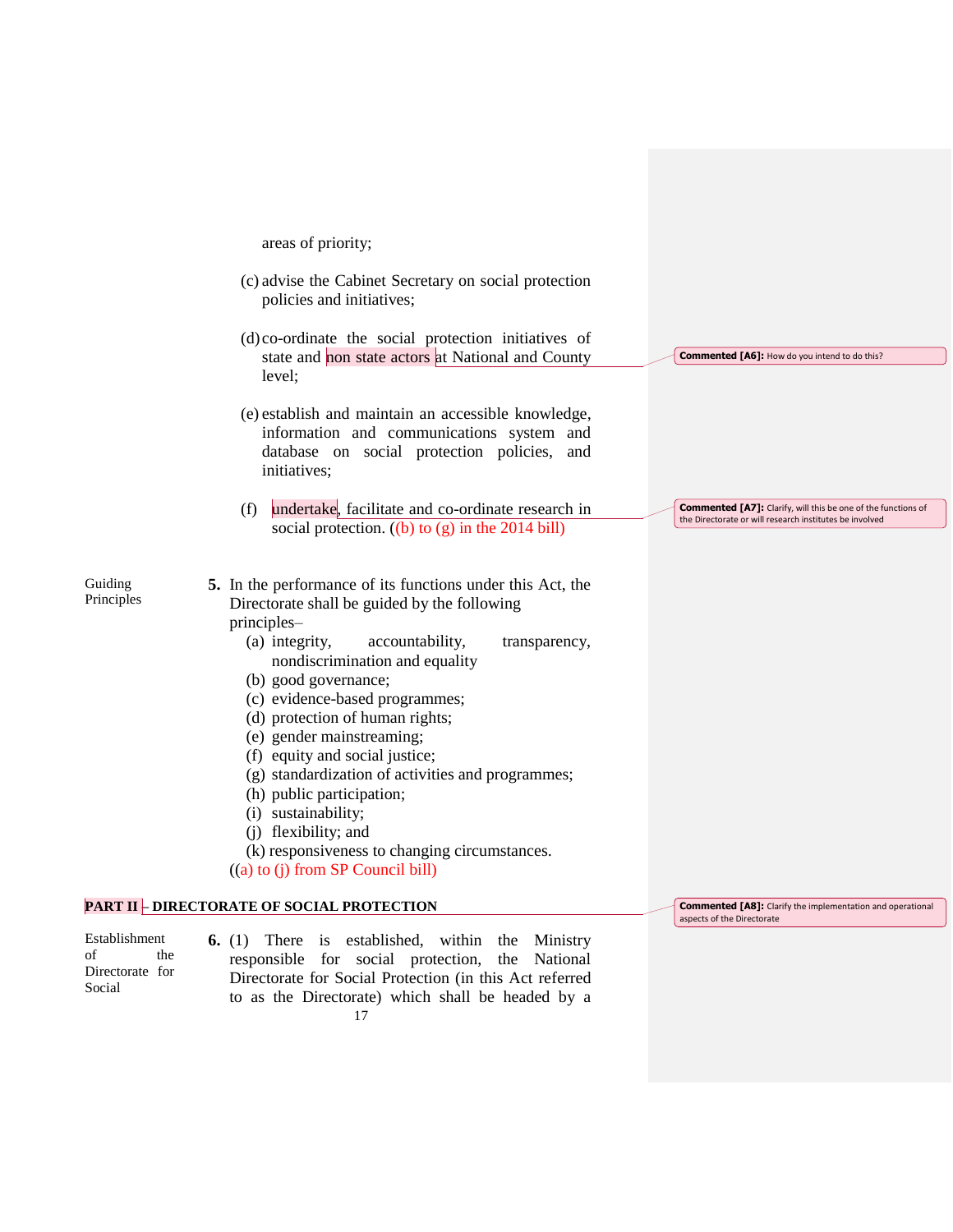| Protection     | Director General appointed under section 9.                                                                                                                                                                                           |                                                                                                                                                |
|----------------|---------------------------------------------------------------------------------------------------------------------------------------------------------------------------------------------------------------------------------------|------------------------------------------------------------------------------------------------------------------------------------------------|
|                | (2) The Director General shall be deputized by a<br>Deputy director-general.                                                                                                                                                          |                                                                                                                                                |
| Administration | 7. (1) The Cabinet Secretary shall provide oversight of<br>administration of this Act.<br>(2) The administration of the Directorate, the                                                                                              |                                                                                                                                                |
|                | discharge of duties, the exercise of the powers and the<br>relationship of the Directorate with other offices<br>discharging their duties in public service shall be<br>governed by this Act.<br>(Reporting by DG provided under 9(3) |                                                                                                                                                |
| Mandate        | 8. (1) The Directorate is responsible for-                                                                                                                                                                                            | <b>Commented [A9]:</b> This section should inform the object of the<br>bill. Furthermore, section 8 (1) a, b and f can form the objects of the |
|                | development of a<br>$(a)$ the<br>comprehensive<br>framework for implementation of social<br>protection programmes;                                                                                                                    | bill                                                                                                                                           |
|                | (b) effective coordination and implementation of<br>social protection interventions;                                                                                                                                                  |                                                                                                                                                |
|                | (c) the assistance of individuals and households<br>living in poverty;                                                                                                                                                                |                                                                                                                                                |
|                | (d) supporting individuals and households that have<br>been socially excluded and strengthening<br>their capacity for self sufficiency and<br>independence;                                                                           |                                                                                                                                                |
|                | (e) cushioning of income earners and their<br>dependents against the impacts of income<br>threatening risks including poor health and<br>work place injuries, and                                                                     |                                                                                                                                                |
|                | promotion of cooperation among public social<br>(f)<br>departments,<br>agencies<br>protection<br>and                                                                                                                                  |                                                                                                                                                |
|                | 18                                                                                                                                                                                                                                    |                                                                                                                                                |
|                |                                                                                                                                                                                                                                       |                                                                                                                                                |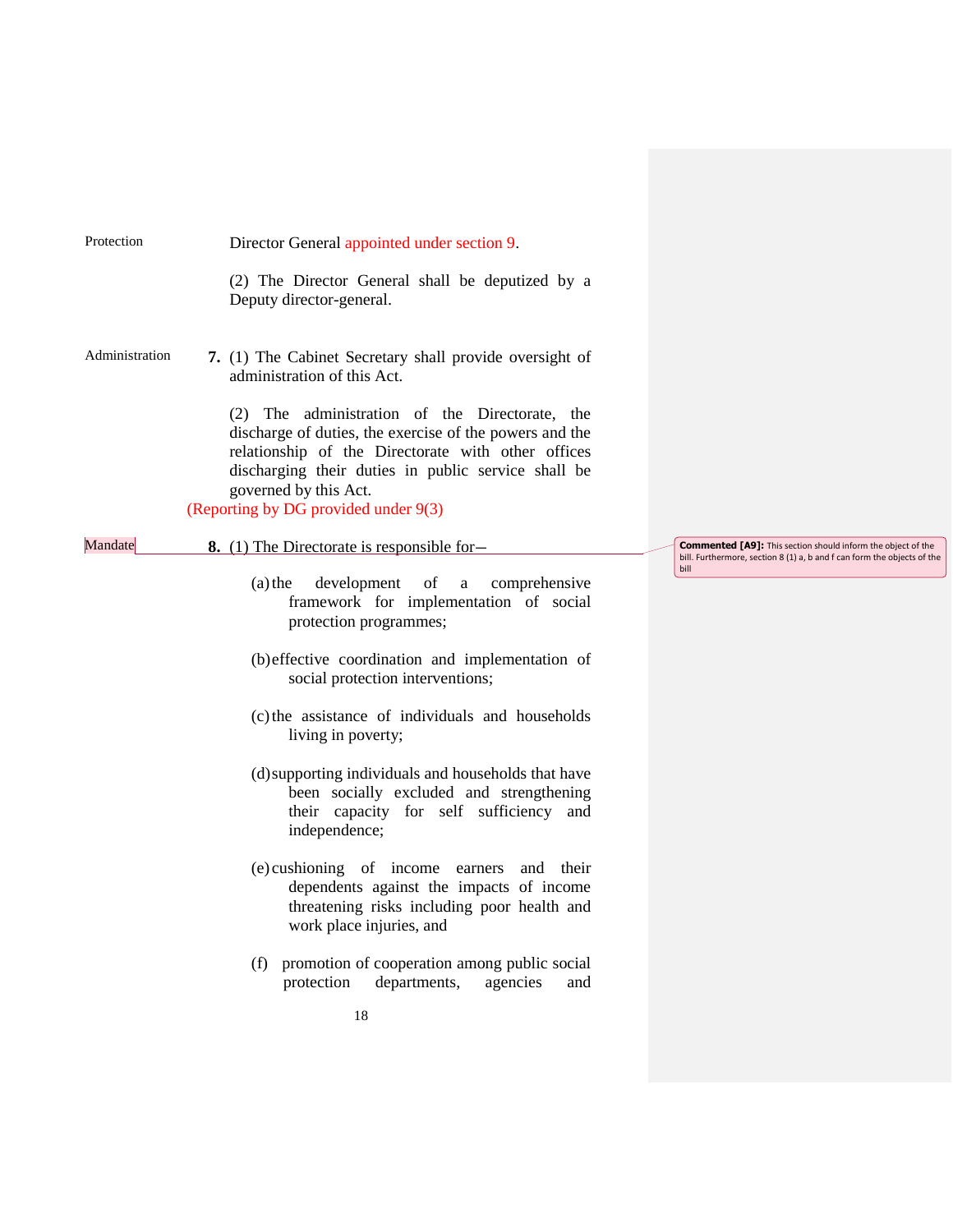institutions and non state actors in social protection activities and programmes.

(2) The Cabinet Secretary shall provide the technical, infrastructural and administrative competence to ensure that the Directorate fulfills its mandate. (the CS determines allocation of resources within the Ministry so only he may ensure this)

Appointment of the Director **9.** (1) The Public Service Commission shall, through an open, transparent and competitive recruitment process, appoint suitably qualified persons to be the Director-general and Deputy directors-general.

> (2) The Director-general is responsible for the implementation of this Act and the day to day management of the affairs of the Directorate.

> (4) The Director-general shall be answerable to the Principle Secretary in the execution of duties and responsibilities of office.

Responsibilitie s of the Directorgeneral

-general

**10.**(1) The Director-general is responsible for—

- (a) managing the budget and ensuring equitable allocation of resources in line with identified objectives;
- (b) collection preparation, dissemination and storage of data regarding eligible persons as identified in this Act;
- (c) determining and publishing eligibility criteria for assistance under social protection initiatives;
- (d)developing and executing Directorate policies for effective and efficient mechanisms on social protection;

**Commented [A10]:** Provide for removal of the Director General and his/her deputy

**Commented [A11]:** Include qualification of the Director General and his/her deputy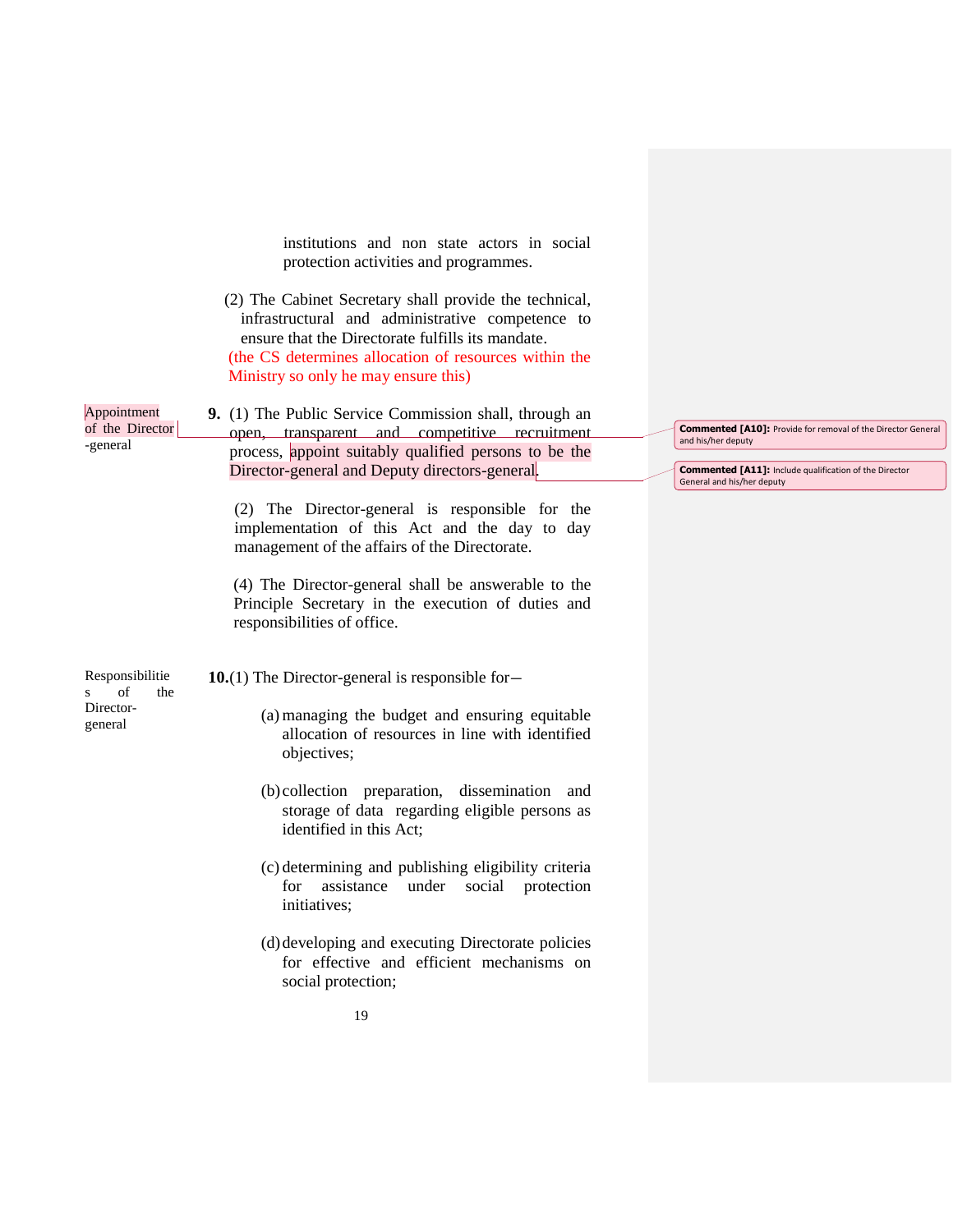- (e) conducting research and formulating proposals for new interventions into the existing social protection initiatives and executing the same;
- (f) preparing strategic plans to meet Directorate targets;
- (g)publishing the procedure for the identification coverage and delivery mechanisms;
- (h)informing counties and relevant government agencies on the disbursement procedures of the social protection interventions;
- (i) evaluating and monitoring the implementation of this Act;
- (j) enhancing co-ordination through advising, networking, collaborating, liaising and providing oversight, as appropriate;
- (k) establishing a data and communication center;
- (l) maintaining the effectiveness and discipline of the staff within the Directorate; and
- (m) any other function that may be assigned by the Permanent Secretary.
- (2)The Director General shall be deputized by two Deputy directors-general.

| Powers of the | 11.(1) The Director-general shall—                                                          |  |
|---------------|---------------------------------------------------------------------------------------------|--|
| Director-     |                                                                                             |  |
| general       | (a) establish such, divisions, sections or units in the<br>Directorate as may be necessary; |  |

(b)establish such county or regional offices as may **Commented [A12]:** What will happen to the County Service

Board or County Assembly?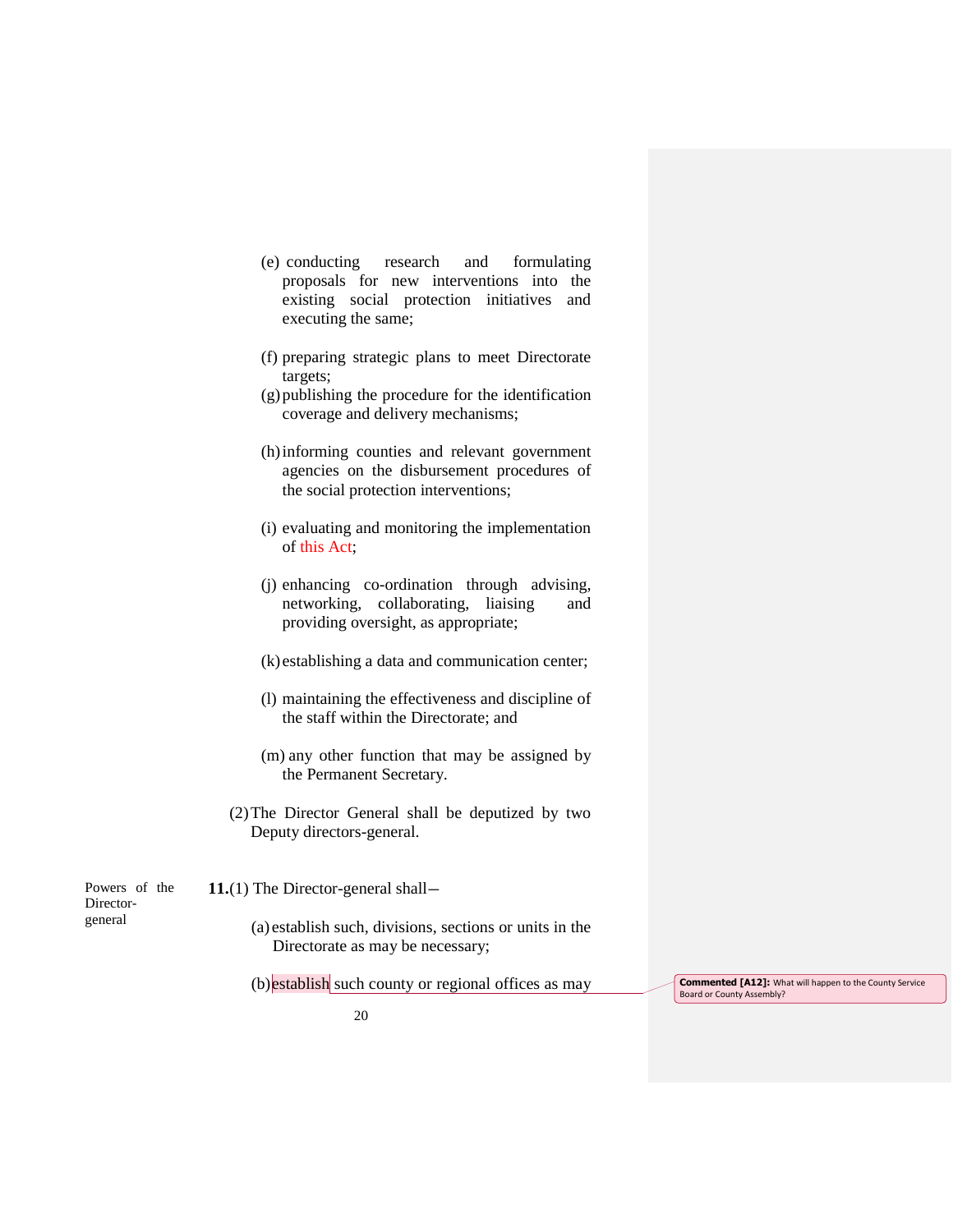be necessary;

- (c)supervise the formulation of policies and plans of the Directorate;
- (d)access information from persons and institutions to whom this Act applies;
- (e) perform any other action necessary to attain the objectives of the Directorate.

Delegation **12.**(1) The Director-general may in writing either generally or in any particular case, delegate to any officer of the Directorate, the exercise of any of the powers or the performance of any of the functions or duties of the Director-general under this Act, other than this power of delegation.

> (2) A power or function delegated under this section shall be exercised or performed by the officer in accordance with the instrument of delegation.

- (3) A delegation effected under this section—
	- (a) does not prevent the Director-general from exercising the power or performing the duty so delegated;
	- (b)may be at any time be amended or revoked in writing.
- Other staff **13.** (1)There shall be such other officers and other members of staff of the Directorate as assigned by the Permanent Secretary for the proper and efficient functioning of the Directorate.

;

21 Multi-sectoral **Committees 14.**(1) The Cabinet Secretary may, through the Regulations to this Act, establish multi-sectoral advisory committees at national, county or regional

**Commented [A13]:** Clearly outline the prescribed form of transfer of power from Director General to another party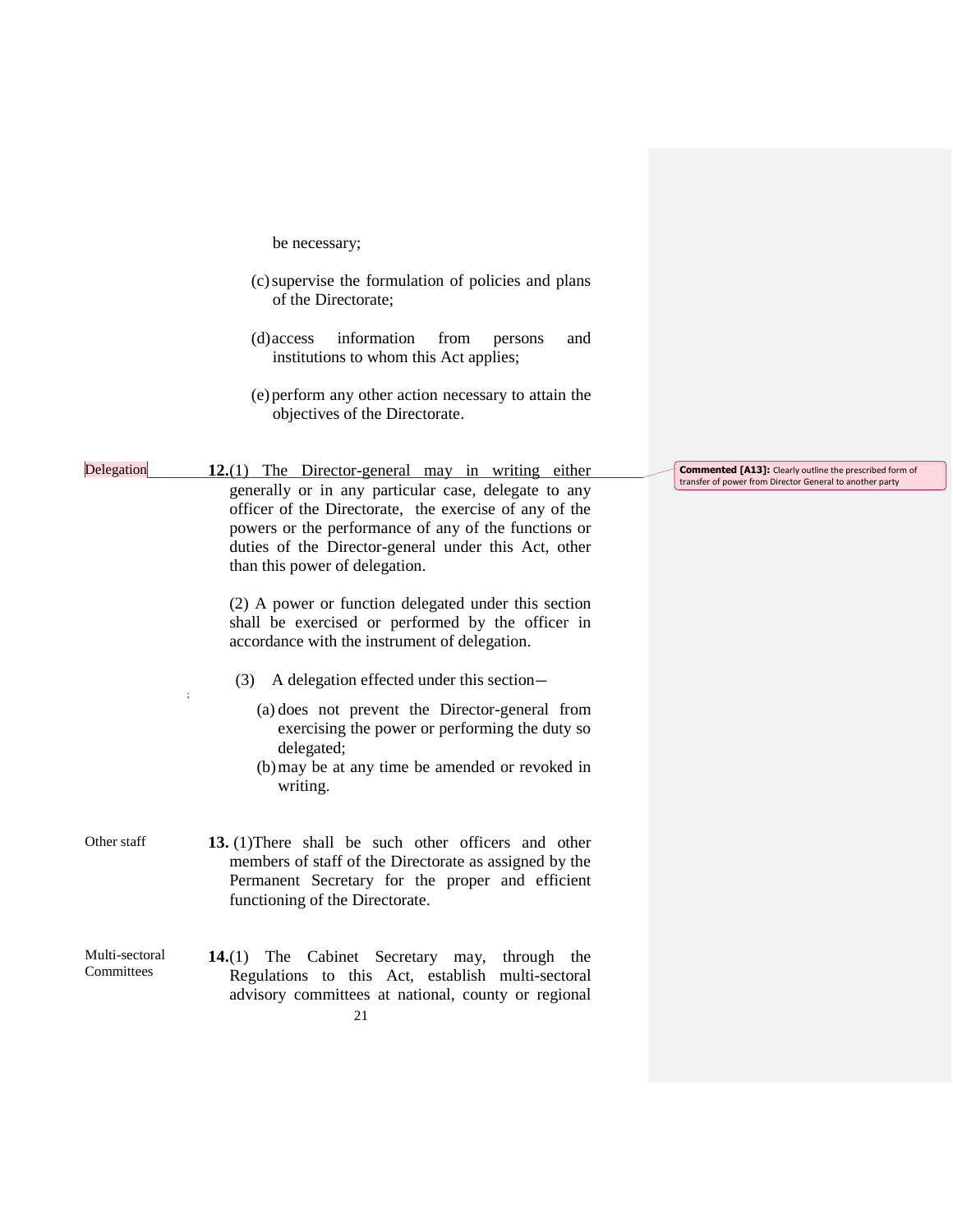levels, for effective interventions relating to national social protection.

- (2)A multi-sectoral committee established under subsection (1) may in its membership include persons from county governments.
- (3)The Director-general shall convene meetings of the multi -sectoral committees as and when needed and shall serve as committee secretary.
- (4)The multi-sectoral committee shall—
	- (a) advice on the formulation of policies and programmes for the promotion of national social protection.
	- (b) co-ordinate with the national government or other agencies for functional linkage between the national and county government initiatives in various sectors and advise on any joint ventures or mutually identified interventions.

## **PART III - REGISTRATION FOR SOCIAL PROTECTION**

| Social<br>Protection<br>Register | 15.(1) The Director -general shall, in the prescribed form,<br>keep and maintain a register of-<br>(a) persons eligible under this Act;<br>(b) Actors in the field of social protection |
|----------------------------------|-----------------------------------------------------------------------------------------------------------------------------------------------------------------------------------------|
|                                  | (2) The register established in terms of subsection $(1)$<br>shall provide particulars-                                                                                                 |
|                                  | (a) of every eligible person including—<br>(i) name, age, gender;<br>(ii) address:<br>(iii) eligibility status;                                                                         |

(b) of every State and non-state actor including—

**Commented [A14]:** What do we mean by register? Why do we need it?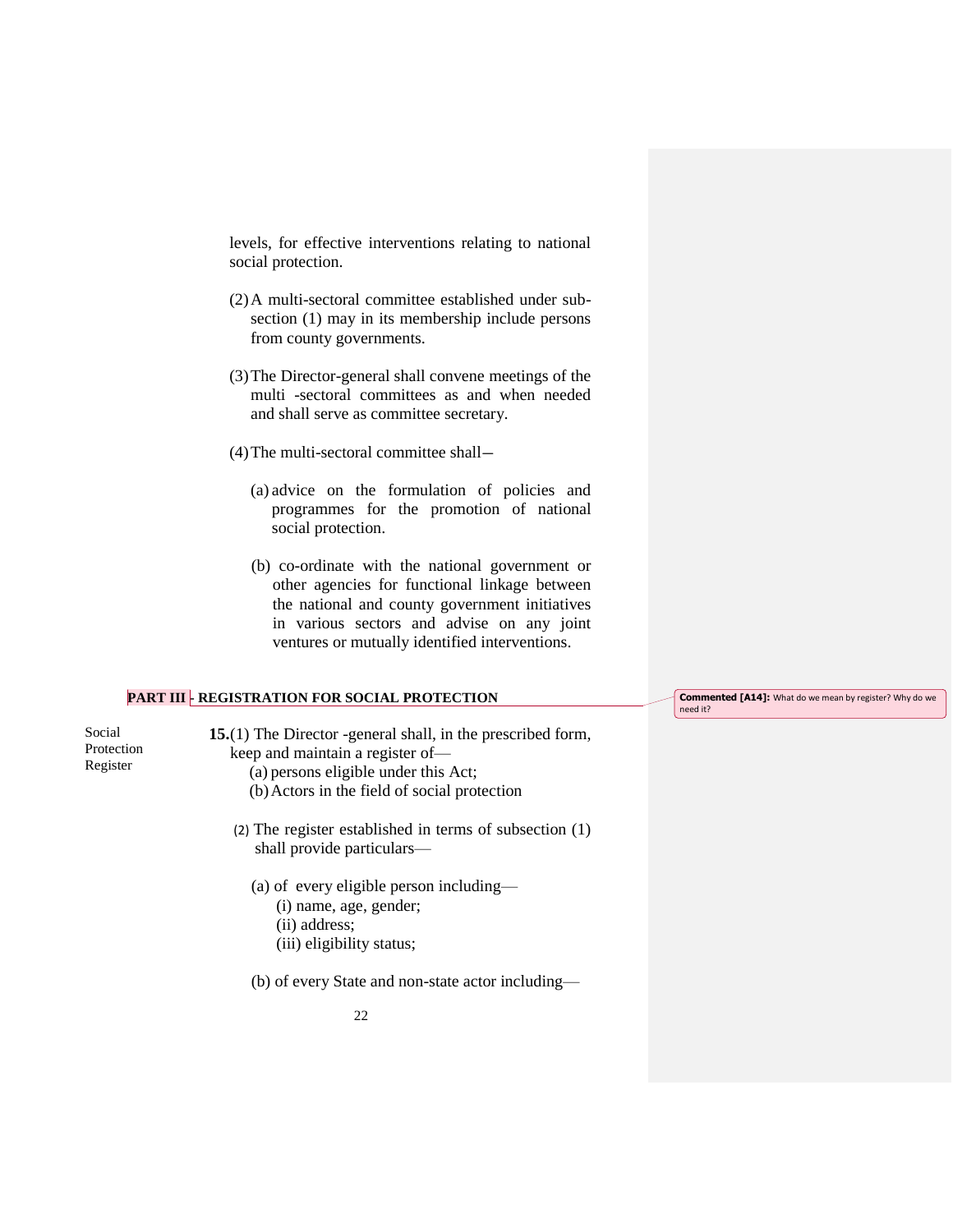|                              | (i) name, address, registration particulars;<br>(ii) area of operation;<br>(iii) type of service offered;<br>(iv) source of funding.                                                                            |                                                                                                                      |
|------------------------------|-----------------------------------------------------------------------------------------------------------------------------------------------------------------------------------------------------------------|----------------------------------------------------------------------------------------------------------------------|
|                              | (c) The register shall be open for public inspection.                                                                                                                                                           |                                                                                                                      |
| Correction<br>of<br>register | 16. (1) The Director-General may, if the Director-<br>General decides it is necessary to do so, correct any<br>error or omission in the register of incorporated<br>associations.                               | <b>Commented [A15]:</b> How accessible are they going to be when<br>it comes to complaints and access to information |
|                              | (2) The Director- General may correct the register<br>$by-$                                                                                                                                                     |                                                                                                                      |
|                              | (a) inserting an entry;                                                                                                                                                                                         |                                                                                                                      |
|                              | (b) amending an entry; or                                                                                                                                                                                       |                                                                                                                      |
|                              | (c) deleting an entry.                                                                                                                                                                                          |                                                                                                                      |
|                              | (3) Despite subsection (2) the Director- General shall<br>not take action unless satisfied that the whole of<br>the entry was inserted, amended or deleted in error.                                            |                                                                                                                      |
| Access<br>to                 | 17. $(1)$ A person who desires to examine the register or                                                                                                                                                       |                                                                                                                      |
| register                     | obtain any information in the register shall make a<br>request to the Director-general or such other person<br>as the Director-general may designate for that<br>purpose, in the prescribed form.               | <b>Commented [A16]:</b> Same as section 16                                                                           |
|                              | (2) The Director-general shall permit such access<br>only when satisfied that the person seeking access<br>shall not disclose information obtained from the<br>register to the detriment of a registered person |                                                                                                                      |
|                              | (3) Where a person has reasonable cause to believe<br>that the Director-general has tampered with or is                                                                                                         |                                                                                                                      |
|                              | 23                                                                                                                                                                                                              |                                                                                                                      |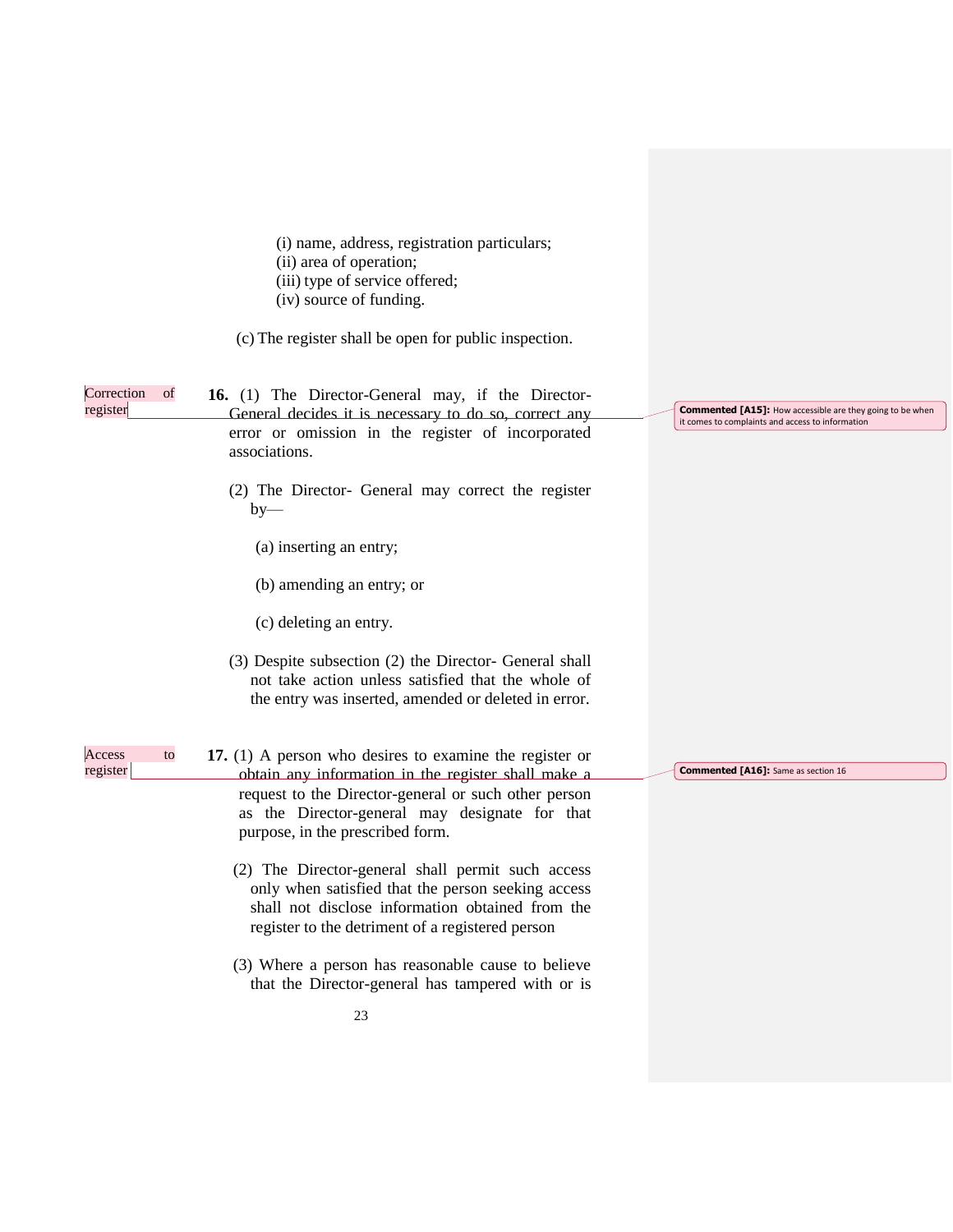involved with any tampering of the register, he or she shall report the matter to the Cabinet Secretary or Permanent Secretary.

Access to information

- **18.**(1) Subject to Article 35 of the Constitution, the Directorate shall publish and publicize any important information within its mandate affecting the nation.
- (2) The Director-general may at the request of any person or Actor and upon payment of such fee, if any, as may be prescribed, provide that person or Actor any information or report.

Provided that the person or Actor requesting the information shall undertake in writing to the satisfaction of the Director-general–

- (a) to use the information only for research purposes'
- (b)not to release the information to any other person except with the prior written consent of the Director-general.
- (3) Any person or Actor having the custody of, or being in charge of, any public records or documents from which information sought in furtherance of the purposes of this Act can, in the opinion of the Director-General, be obtained, or which would aid in the completion or correction of information already obtained, shall grant the Director-General access to such records or documents for the purposes of obtaining the required information.

### Statistics Act

Collection, maintenance of data

**19.**(1) The Director General may collect and receive information or statistics towards the establishment of a data base of the poor and vulnerable on–

(a) persons eligible under this Act and

(b)Actors in the social protection sector.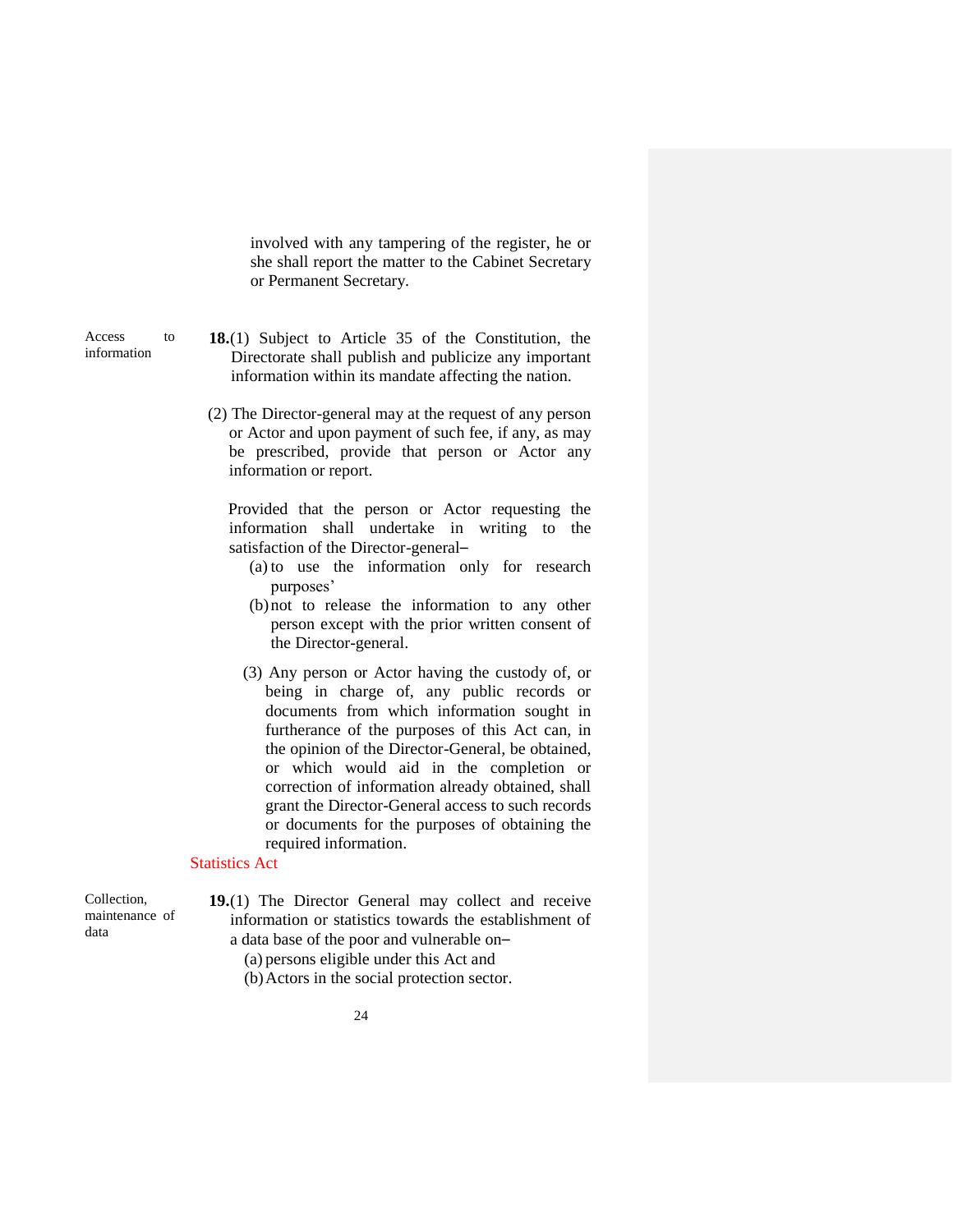- (2) Where any information is being collected under this Act, an officer may require any person to supply that officer with such particulars as may be prescribed or such other particulars as may be required in relation to the collection of the information.
- (3) A person or Actor required to provide information under subsection (2) shall, to the best of their knowledge, information and belief, complete such forms, answer such questions and give such information in such manner as may be prescribed or specified by the officer.
- (4)Where any particulars are, in terms of subsection (2), required to be supplied by any person, it shall be presumed until the contrary is proved that the particulars may lawfully be required from that person in accordance with this Act.
- (5)The Director-general shall ensure periodic updating of information collected or received under this Act.

(statistics Act)

Protection of data

**20.**(1) A member of staff of the Directorate may not without the consent in writing given by, or on behalf of, the Director-general, publish or disclose to any person otherwise than in the course of the person's duties the contents of any document, communication, or information which relates to, and which has come to the person's knowledge in the course of the person's duties under this Act.

(2) The limitation on disclosure referred to under subsection (1) is not construed to prevent the disclosure of criminal activity by a member of staff of the Directorate.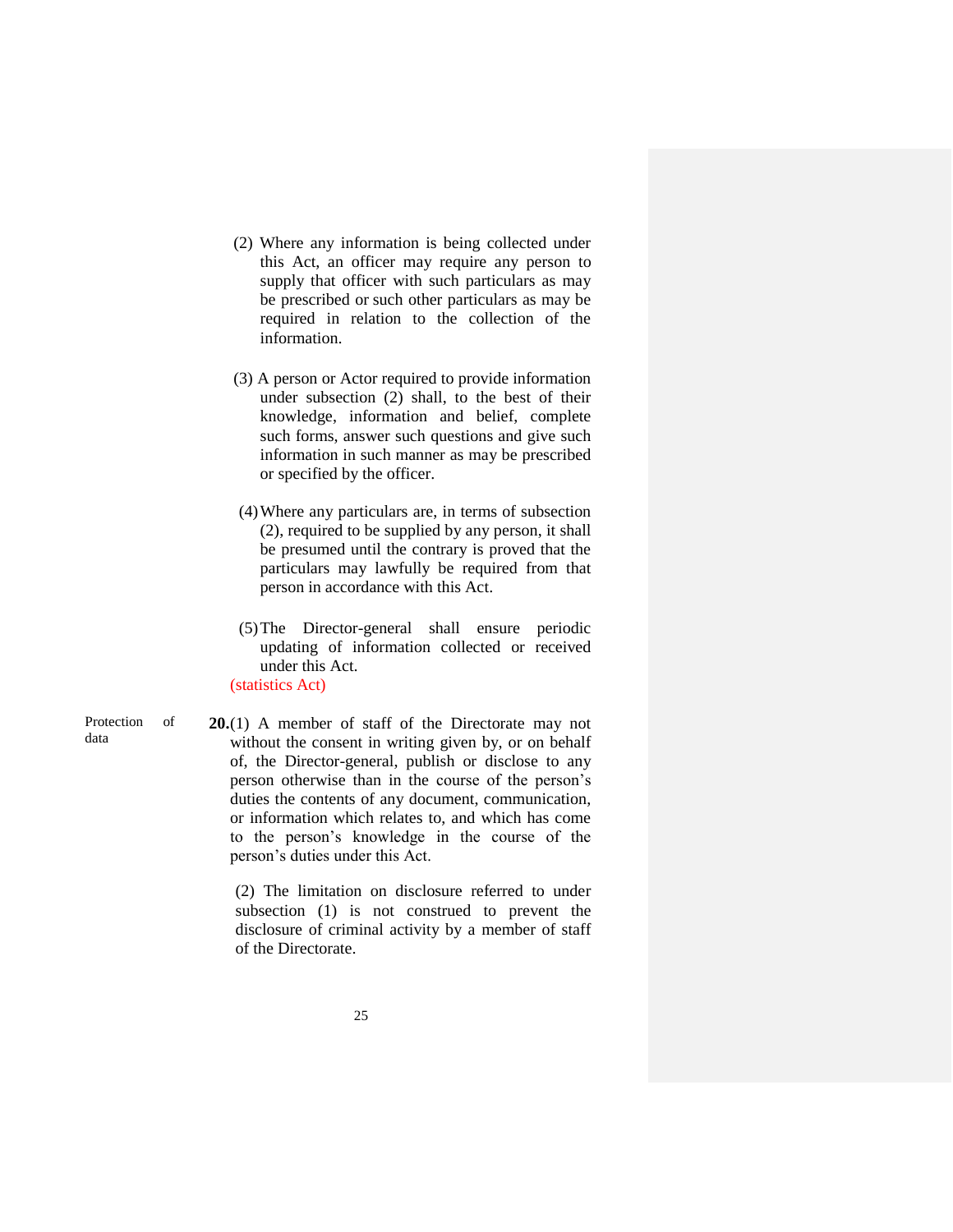# **PART IV - MISCELLANEOUS PROVISIONS**

| Financing<br>social<br>protection | of | $21(1)$ The National Government shall in its annual plans<br>provide, on an incremental basis, resources from the<br>national budget for social protection interventions.                                     |
|-----------------------------------|----|---------------------------------------------------------------------------------------------------------------------------------------------------------------------------------------------------------------|
|                                   |    | (2) The Director-general shall develop strategies that<br>funding<br>of<br>social<br>prioritise<br>protection<br>interventions.                                                                               |
| Reporting<br>obligations          |    | $22(1)$ At the end of each financial year, the Director-<br>general shall prepare and submit to the Cabinet<br>Secretary an annual report containing-                                                         |
|                                   |    | (a) a description of the activities and outcomes of<br>the functioning of the Directorate;<br>(b) any other information that the Director-general<br>may consider relevant.                                   |
|                                   |    | (2) Actors shall submit periodic reports to<br>the<br>Director-general in the manner prescribed in the<br>Regulations.                                                                                        |
| Complaints                        |    | 23.A person aggrieved by failure to be registered under<br>this Act may write to the Director-general who shall,<br>after due investigation, in writing and within 14 days,<br>inform the person the reasons. |
| Offences                          |    | 24. (1) A person who-                                                                                                                                                                                         |
|                                   |    | (a) without justification or lawful excuse,<br>obstructs, hinders or threatens an officer<br>acting under this Act;                                                                                           |
|                                   |    | (b) submits false or misleading information<br>to the Directorate;                                                                                                                                            |

## **Commented [A17]:** Put financing as a section on its own.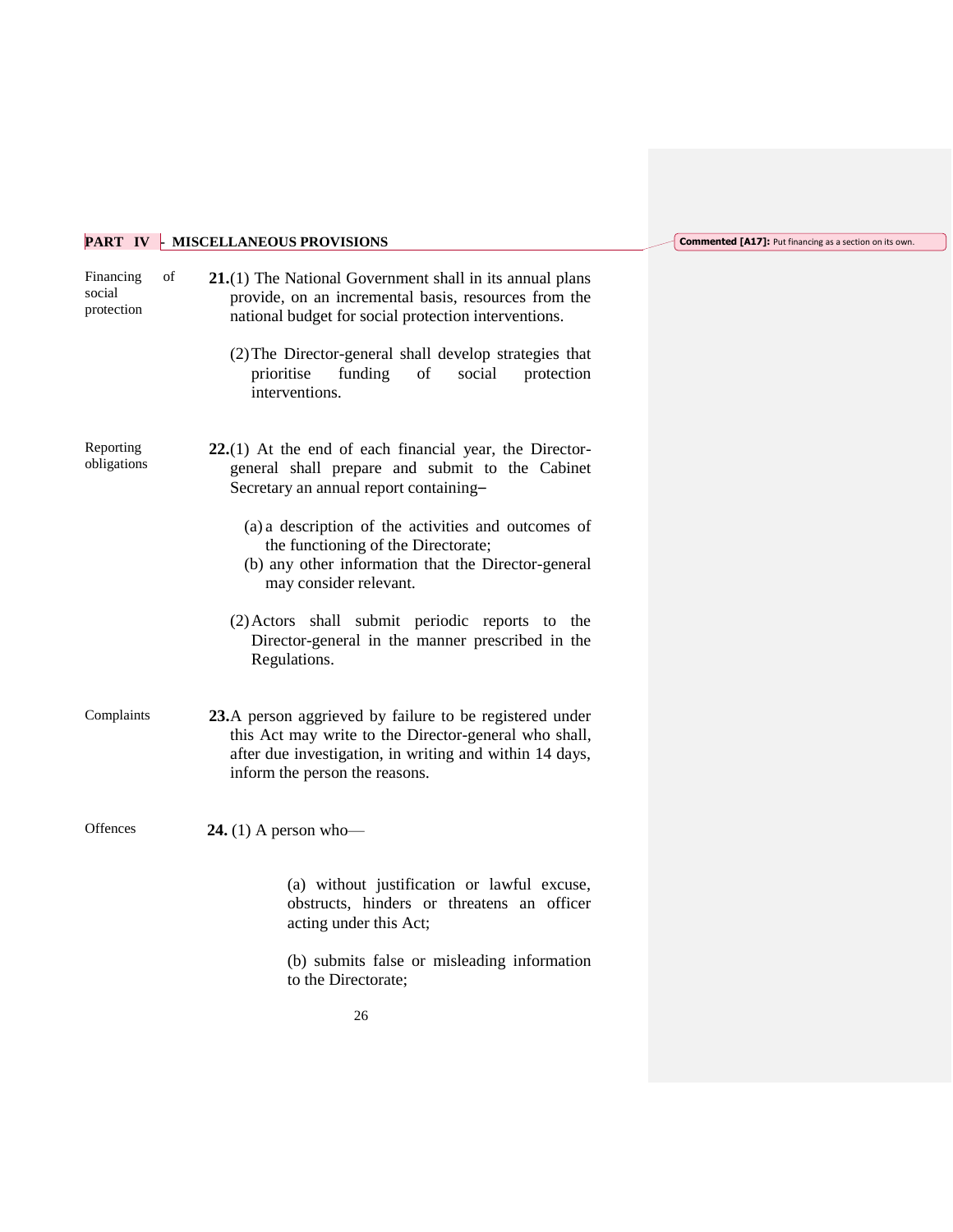(c) makes a false representation to, or knowingly misleads an officer, of the Directorate acting under this Act;

(d) without authority inserts, amends or deletes an entry in the register,

commits an offence and is liable, on conviction, to a fine of not less than five hundred thousand shillings or to imprisonment for a term of not less than one year, or to both.

- (2)An Actor who fails to register with the in accordance with the provisions of this Act commits an offence and on conviction shall be liable–
	- (a) in case of an individual, to a fine not exceeding one million shillings or imprisonment for a term not exceeding two years or both;
	- (b)in case of an Actor, for each member of the management, to a fine not exceeding two million shillings or imprisonment for a term not exceeding two years or both;
- (3)Any person who divulges details of a beneficiary or potential beneficiary contrary to the provisions of this Act commits an offence and on conviction shall be liable to a fine not exceeding tow hundred thousand shillings or imprisonment for a term not exceeding six months.

General **Offence**  **25.** Any person who contravenes the provisions of this Act commits an offence and is liable on conviction, to a fine not exceeding five hundred thousand shillings or to a term of imprisonment not exceeding six months or to both.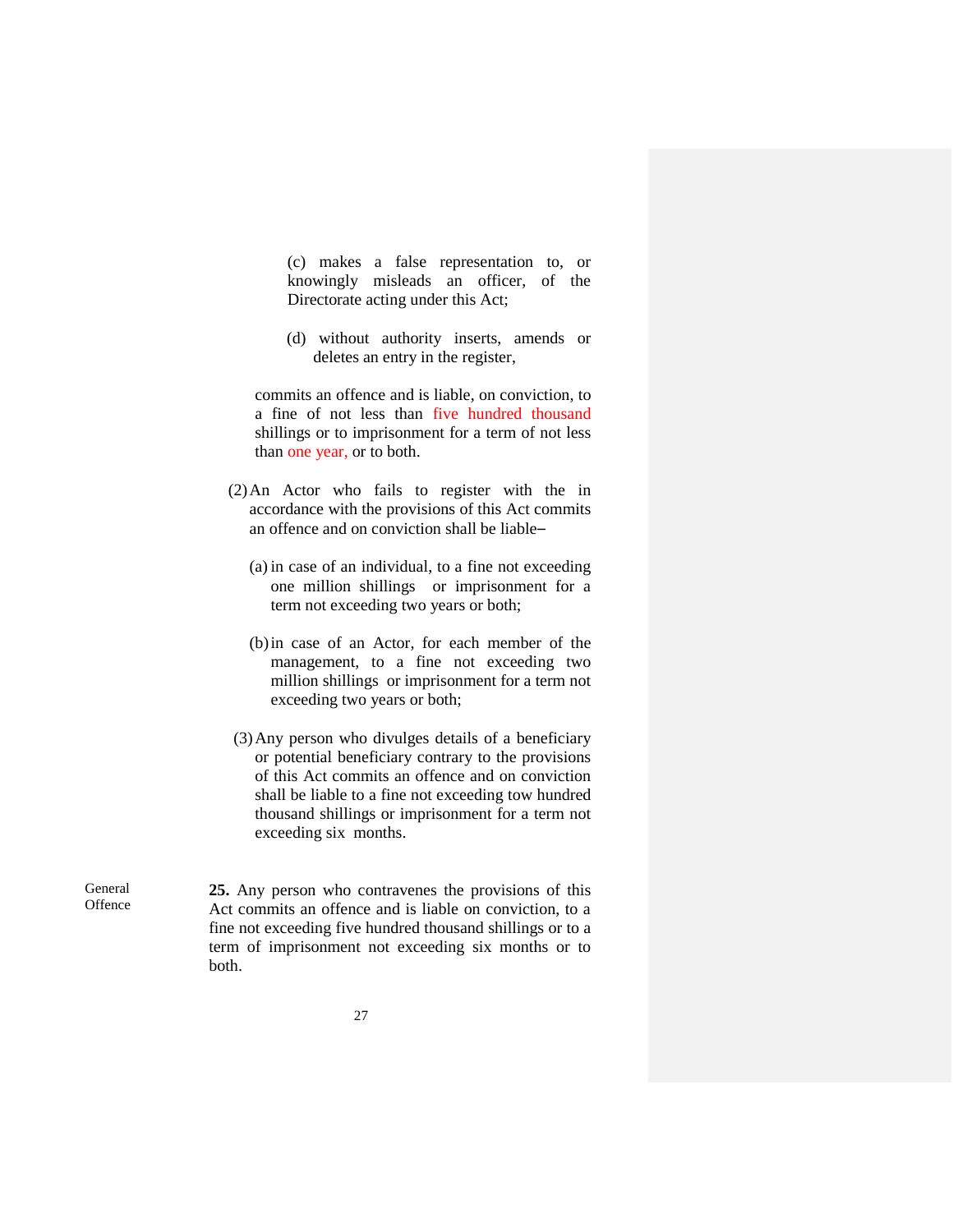Regulations **26.**(1) The Cabinet Secretary may make Regulations generally for the better carrying out into effect of the provisions of this Act.

- (2) The CS may in particular make regulations prescribing –
	- (a) the manner in which data for eligible persons may be collected maintained, stored accessed, and utilized;
	- (b)modalities of graduating individuals across the life cycle, and in circumstances where they face periodic risks for both formal and informal sectors;
	- (c) modalities of identifying and registering persons eligible to social protection under this Act;
	- (d)guidelines on eligibility of persons for social protection;
	- (e) uniform norms and standards for service delivery;
	- (f) any other matter which it is necessary to prescribe for the proper and efficient administration of this Act.

## S. 32 (1) South African social assistance Act

Transitional clause

**27.**The Directorate is the successor to the Social Protection Secretariat.